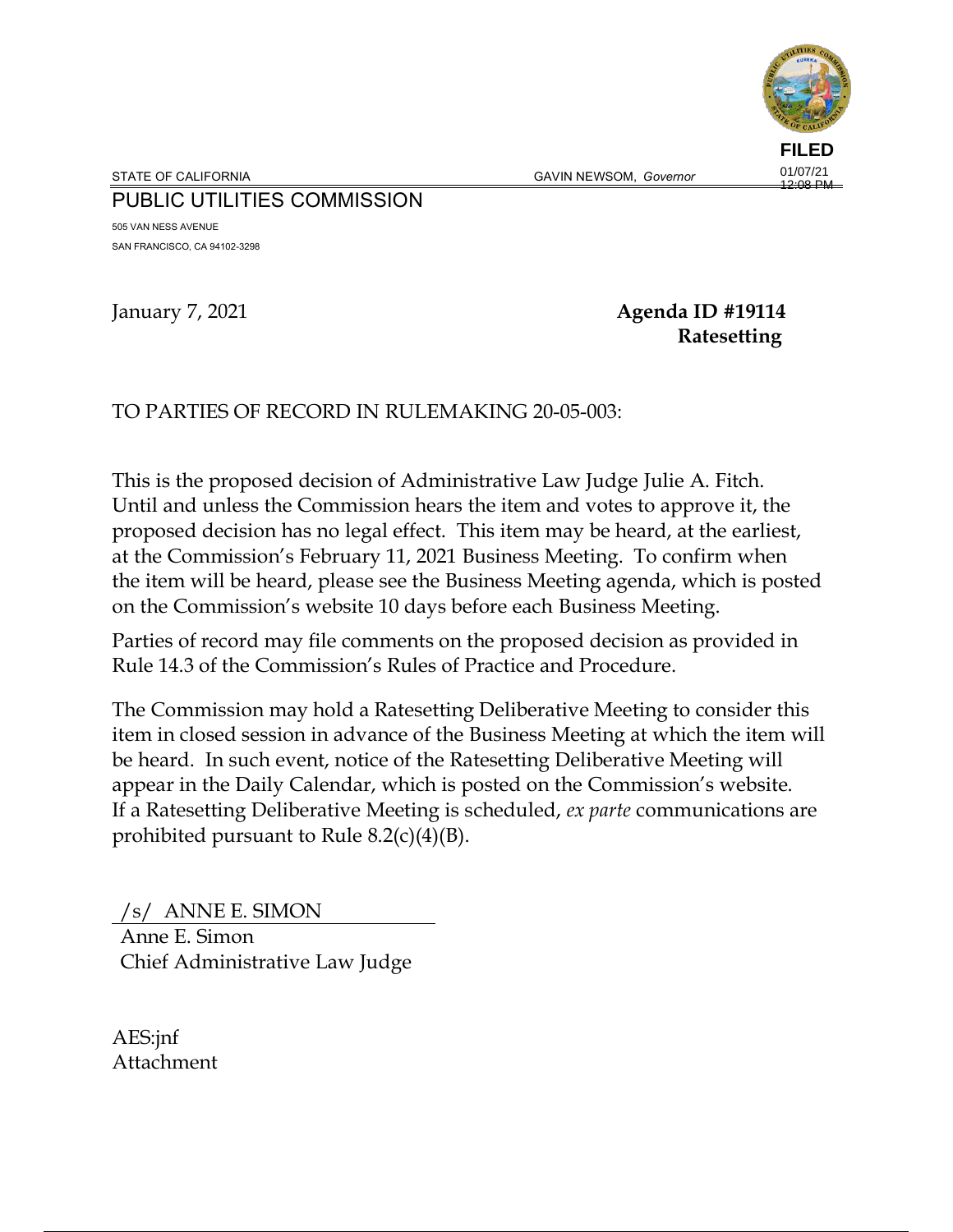# ALJ/JF2/jnf **PROPOSED DECISION Agenda ID #19114**

# Decision **PROPOSED DECISION OF ALJ FITCH (Mailed 1/7/2021)**

# **BEFORE THE PUBLIC UTILITIES COMMISSION OF THE STATE OF CALIFORNIA**

Order Instituting Rulemaking to Continue Electric Integrated Resource Planning and Related Procurement Processes.

Rulemaking 20-05-003

# **DECISION TRANSFERRING ELECTRIC RESOURCE PORTFOLIOS TO CALIFORNIA INDEPENDENT SYSTEM OPERATOR FOR 2021-2022 TRANSMISSION PLANNING PROCESS**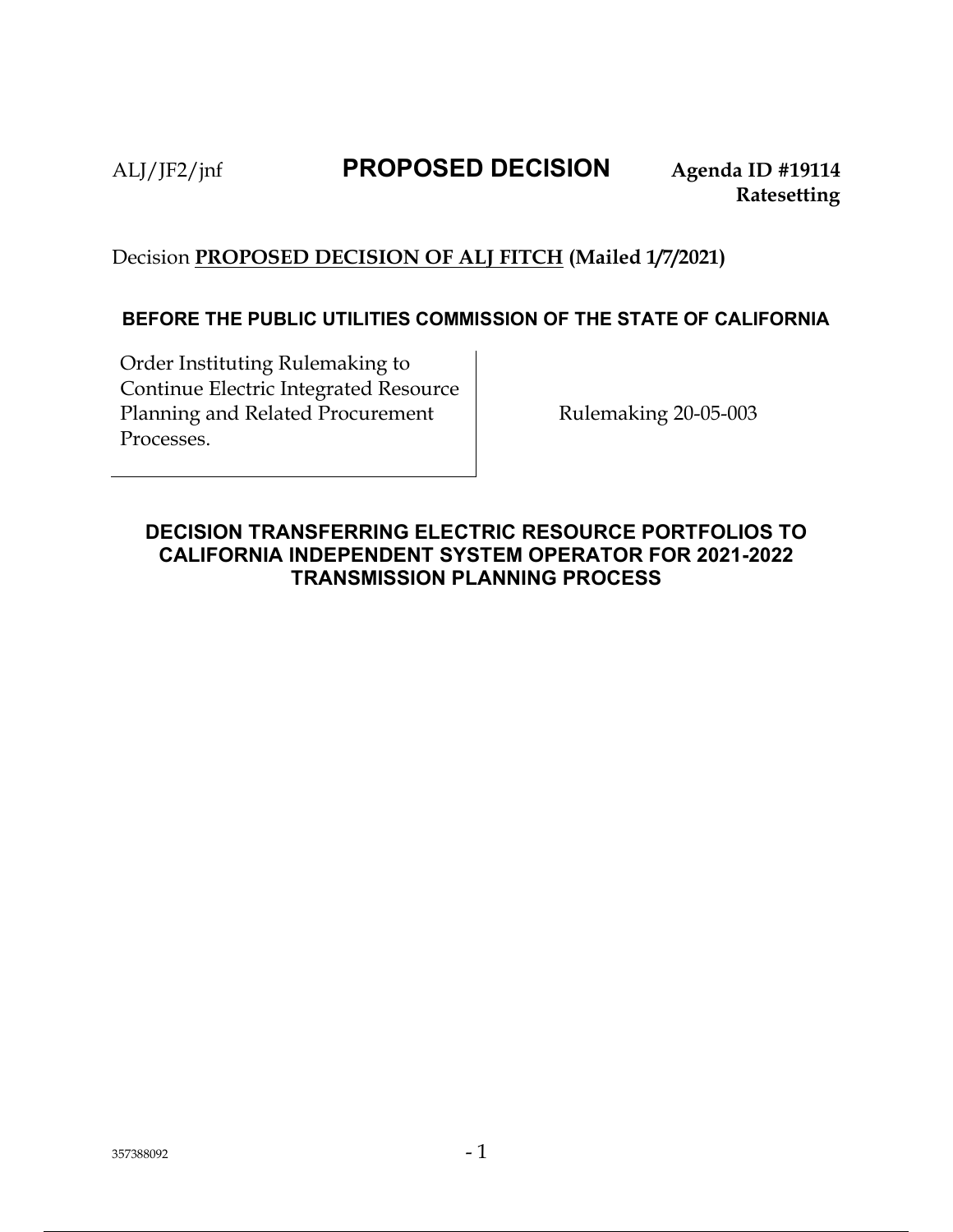# TABLE OF CONTENTS

| <b>Title</b>                                                     | Page |
|------------------------------------------------------------------|------|
| ISION TRANSFERRING ELECTRIC RESOURCE PORTFOLIOS TO               |      |
| CALIFORNIA INDEPENDENT SYSTEM OPERATOR FOR 2021-2022             |      |
|                                                                  |      |
|                                                                  |      |
| 1.                                                               |      |
| 2.                                                               |      |
| 1.1.                                                             |      |
| 1.2.                                                             |      |
| 1.3.                                                             |      |
| Resource to Busbar Mapping Methodology and Assumptions 7<br>1.4. |      |
|                                                                  |      |
| 3.1.                                                             |      |
| 3.2.                                                             |      |
| 3.3.                                                             |      |
| 3.3.1.                                                           |      |
| 3.3.2.                                                           |      |
| 3.4. Resource to Busbar Mapping Methodology and Assumptions  13  |      |
| 4.                                                               |      |
| 4.1.                                                             |      |
| 4.2.                                                             |      |
| $4.2.1$ .                                                        |      |
|                                                                  |      |
| 4.3. Resource to Busbar Mapping Methodology and Assumptions  26  |      |
| 5.                                                               |      |
| 6.                                                               |      |
|                                                                  |      |
|                                                                  |      |
|                                                                  |      |

Appendix A - Modeling Assumptions for the 2021-2022 Transmission Planning Process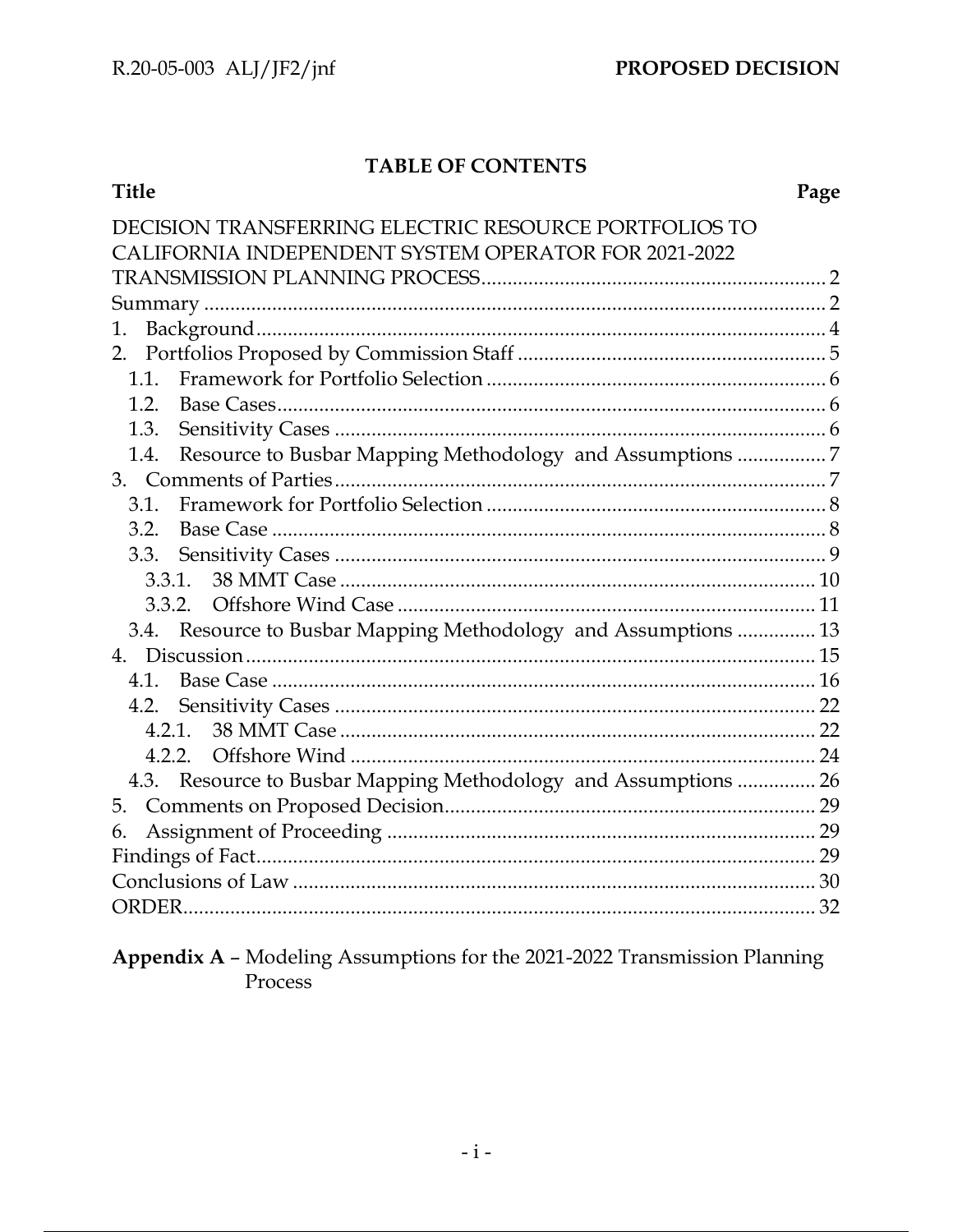# **DECISION TRANSFERRING ELECTRIC RESOURCE PORTFOLIOS TO CALIFORNIA INDEPENDENT SYSTEM OPERATOR FOR 2021-2022 TRANSMISSION PLANNING PROCESS**

# **Summary**

The purpose of this decision is to recommend electricity resource portfolios to the California Independent System Operator (CAISO) to study in its 2021-2022 Transmission Planning Process (TPP).

This decision includes recommendations that are broadly consistent with the staff recommendations included in the October 20, 2020 Administrative Law Judge (ALJ) ruling issued in this proceeding, with some modifications to respond to parties' comments. The general recommendations are as follows:

- Base case portfolio, for both reliability and policy-driven purposes, to be used to determine transmission investments needed: a portfolio that meets a 46 million metric ton (MMT) greenhouse gas (GHG) emissions target in 2031, with additional pumped storage and out-of-state renewables included compared to the portfolio adopted in Decision (D.) 20-03-028. This base case portfolio includes approximately 10 gigawatts (GW) of new battery storage, 10 GW of new in-state renewables, and over 1 GW of outof-state renewables.
- Two sensitivity portfolios, for study purposes:
	- One portfolio that meets a 38 MMT GHG emissions target in 2031. This portfolio includes approximately 20 GW of new in-state renewables, over 10 GW of new battery storage, and 3 GW of out-of-state renewables.
	- One portfolio that includes a large segment of offshore wind, to improve the transmission assumptions relevant to offshore wind for the benefit of future planning.
- Resource-to-busbar mapping methodology: includes improvements to the initial recommended methodology to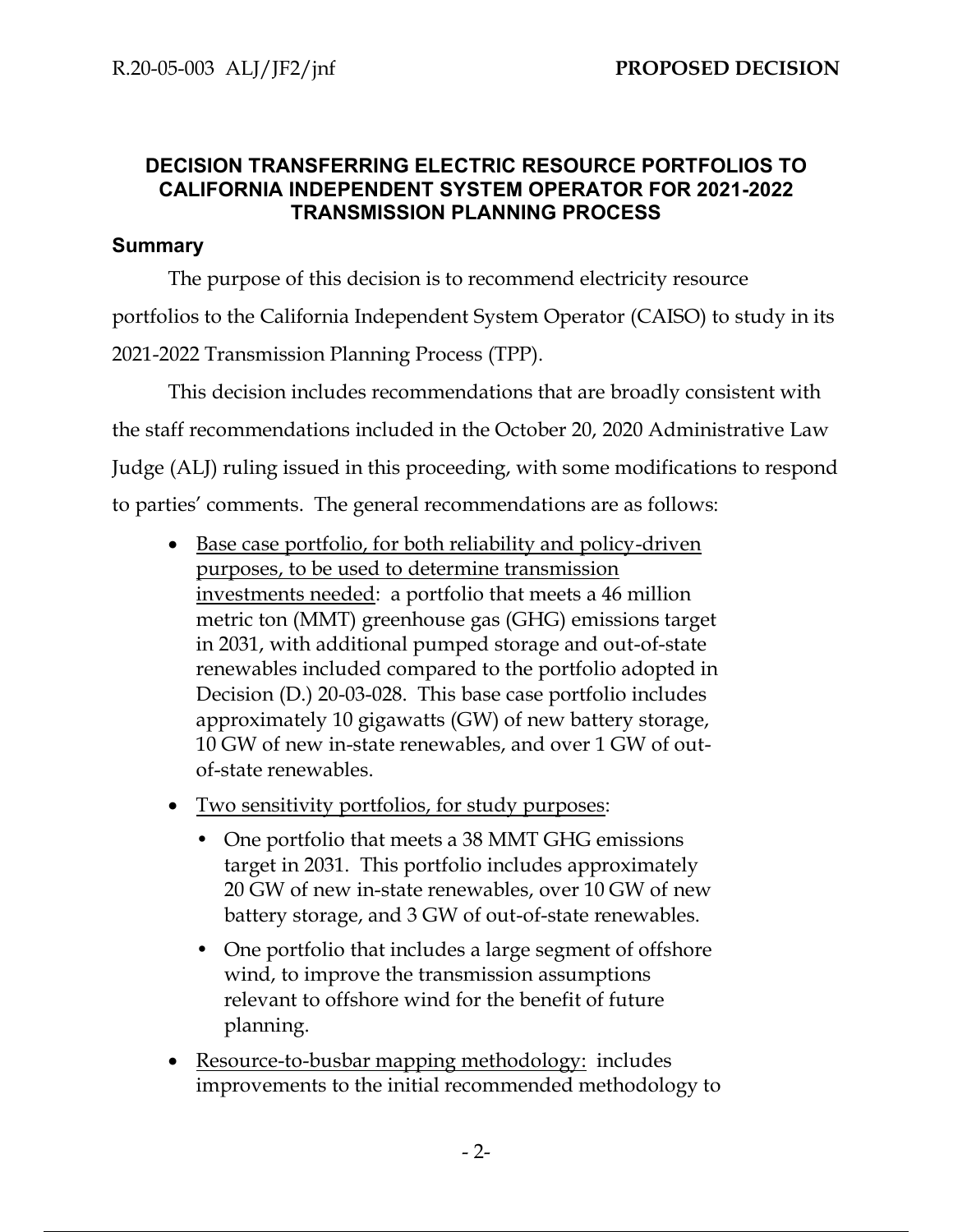prioritize siting of preferred resources, especially battery storage, in disadvantaged communities and/or local capacity areas with poor air quality. The methodology is also updated to use the CAISO's updated deliverability, congestion, and curtailment information.

The name plate capacity of new resources (in megawatts (MW)) identified

in the base case portfolio recommended herein is compared against last year's

TPP base case portfolio of new resources in Table 1 below.

| <b>Resource Type</b>   | <b>Base Case Portfolio for the</b> | <b>Base Case Portfolio for the</b> |
|------------------------|------------------------------------|------------------------------------|
|                        | 2020-2021 TPP (in 2030)            | 2021-2022 TPP (in 2031)            |
| <b>Natural Gas</b>     |                                    |                                    |
| <b>Biomass</b>         |                                    |                                    |
| Geothermal             | 1,256                              |                                    |
| Hydro (small)          |                                    |                                    |
| Wind                   | 992                                | 2,909                              |
| Out of State Wind      |                                    | 1,062                              |
| Offshore Wind          |                                    |                                    |
| Solar                  | 6,763                              | 7,743                              |
| Customer Solar         | -                                  |                                    |
| <b>Battery Storage</b> |                                    | 9,419                              |
| <b>Pumped Storage</b>  |                                    | 627                                |
| Shed Demand Response   |                                    | 608                                |
| <b>Total</b>           | 9,011                              | 22,368                             |

**Table 1. Capacity of New Resources Included in TPP Portfolios (in MW)**

Results from the CAISO's TPP study of the base case portfolio will be used to identify future transmission investments. These investments are intended to be "least regrets" projects necessary to meet not only the base case needs, but also to support transition to subsequent base case portfolios with lower GHG targets, without resulting in stranded investments. Results from the sensitivity cases will be used to inform future planning, analysis, and procurement.

This proceeding remains open.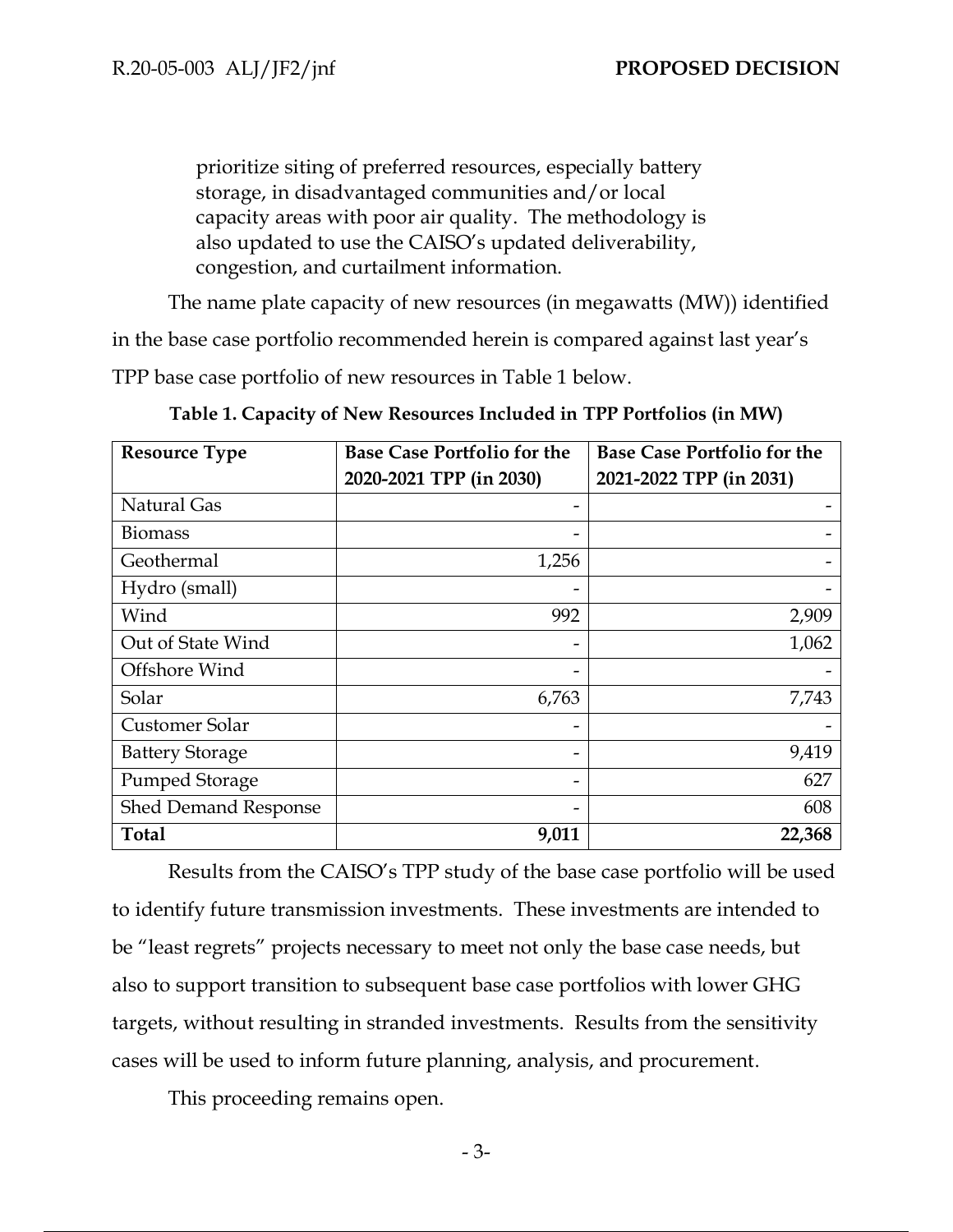### **1. Background**

Under longstanding agreement among the California Public Utilities Commission (Commission), the California Energy Commission (CEC), and the California Independent System Operator (CAISO), and according to the terms of the CAISO tariff, every year the Commission recommends to the CAISO base case electricity resource portfolios to be used as key inputs to the CAISO transmission planning process (TPP). Typically, there is both a base case portfolio for reliability and another that is policy driven; the two portfolios have often been identical. In addition, the Commission usually requests that the CAISO study one or more sensitivity cases designed to help inform future planning and analysis.

On October 20, 2020, an Administrative Law Judge (ALJ) ruling (ALJ ruling) was issued seeking comments from parties on Commission staff recommendations for portfolios to be used in the upcoming 2021-2022 TPP. The ALJ ruling included a recommended framework for TPP portfolio selection, descriptions of the proposed portfolios, and a methodology for resource-to-busbar mapping and assumptions.

The following parties timely filed comments on or before November 10, 2020, in response to the ALJ ruling: American Wind Energy Association of California (AWEA-CA); Bay Area Municipal Transmission Group (BAMx); California Community Choice Association (CalCCA); California Energy Storage Alliance (CESA); California Environmental Justice Alliance (CEJA) and Sierra Club, jointly; CAISO; California Wind Energy Association (CalWEA); Center for Energy Efficiency and Renewable Technologies (CEERT); Coalition for the Optimization of Renewable Development (CORD); Defenders of Wildlife (DOW); Diamond Generation Corporation (Diamond); Eagle Crest Energy

- 4-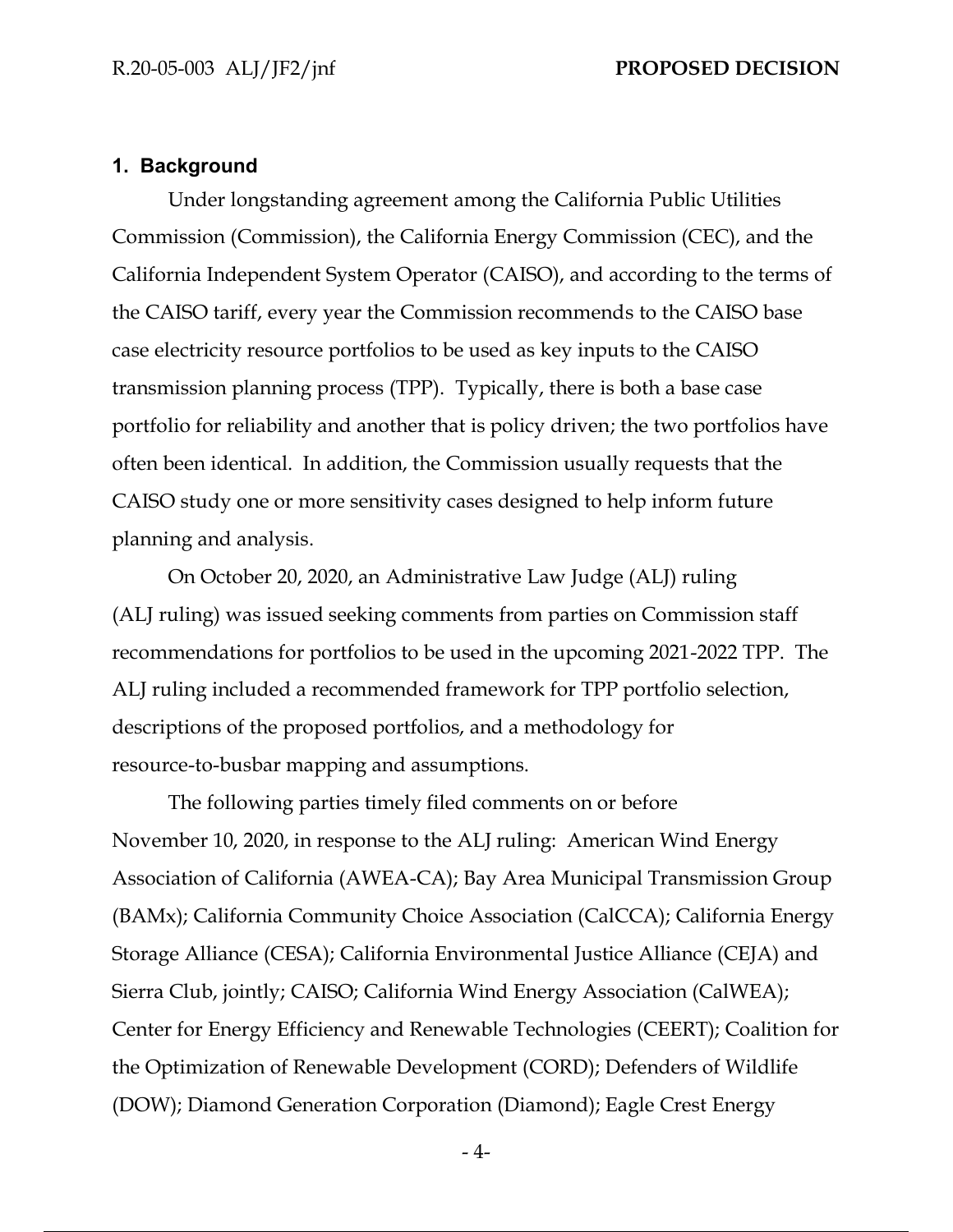(Eagle Crest); Golden State Clean Energy, LLC (Golden State); Green Power Institute (GPI); GridLiance West LLC (GridLiance); Long Duration Energy Storage Association of California (LDESAC); LS Power Development, LLC (LS Power); Natural Resource Defense Council (NRDC); Ormat Technologies, Inc. (Ormat); Pacific Gas and Electric Company (PG&E); Protect Our Communities Foundation (PCF); Public Advocates Office of the California Public Utilities Commission (Cal Advocates); San Diego Gas & Electric Company (SDG&E); Southern California Edison Company (SCE); Southwestern Power Group II, LLC (SWPG); The Utility Reform Network (TURN); TransWest Express LLC (TransWest); Vistra Corporation (Vistra); Vote Solar, the Large-Scale Solar Association (LSA), and the Solar Energy Industries Association (SEIA), jointly; Western Grid Development LLC (Western Grid); and Western Power Trading Forum (WPTF).

The following parties timely filed reply comments on or before November 20, 2020, in response to the ALJ ruling: AWEA-CA; CalWEA; CEERT; CEJA and Sierra Club, jointly; DOW; Eagle Crest; GridLiance; GPI; LS Power and Ormat, jointly; Peninsula Clean Energy (PCE); PG&E; PCF; SCE; SDG&E; Schatz Energy Research Center (Schatz); SWPG and Pattern Energy (Pattern), jointly; TURN; Vistra; and Western Grid.

## **2. Portfolios Proposed by Commission Staff**

The October 20, 2020 ALJ ruling contained recommendations for a combined reliability and policy-driven base case and two sensitivity cases described in this section. In addition, an attachment was included describing in detail the methodology for mapping resources to busbars on the transmission system.

- 5-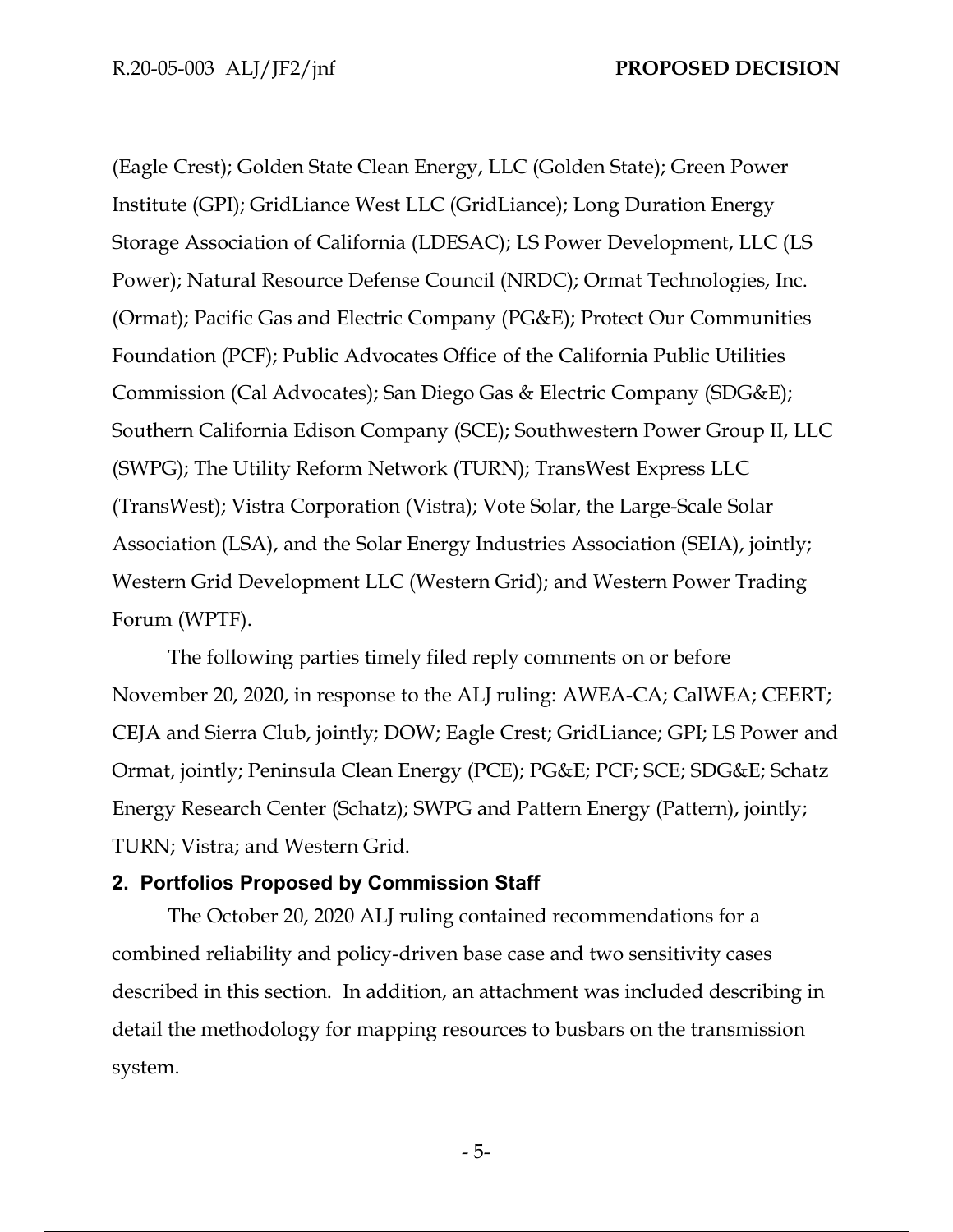### **1.1. Framework for Portfolio Selection**

To help guide the selection process for portfolios, Commission staff put forward a framework, with guiding principles. The purpose of the framework was to establish more of a structure around the portfolio selection process, and to increase the transparency in the selection of the portfolios to be transmitted to the CAISO for TPP purposes. The framework was designed to generate party feedback and help guide portfolio selection in future years.

### **1.2. Base Cases**

The CAISO process requires recommendations for both a reliability base case and a policy-driven base case, both of which will lead to transmission investments being brought to the CAISO Board of Governors for approval if identified as needed during the study process. As has been the case in several prior TPP cycles, this year Commission staff recommended that the reliability and policy-driven base cases be the same resource portfolio. The recommendation was for the portfolio that meets the 2030 greenhouse gas (GHG) target of 46 million metric tons (MMT), which was adopted in Decision (D.) 20-03-028. However, Commission staff recommended that the portfolio be updated with the more recent data and assumptions from the California Energy Commission's (CEC's) 2019 Integrated Energy Policy Report (IEPR).

### **1.3. Sensitivity Cases**

For the policy-driven sensitivity cases, which are for study purposes and do not necessarily result in transmission being brought to the CAISO Board for approval and development immediately, Commission staff recommended two scenarios. One policy-driven sensitivity portfolio was designed around the target of 38 MMT by 2030, which is the GHG target for which load serving entities (LSEs) also submitted IRPs in 2020. The second policy-driven sensitivity

- 6-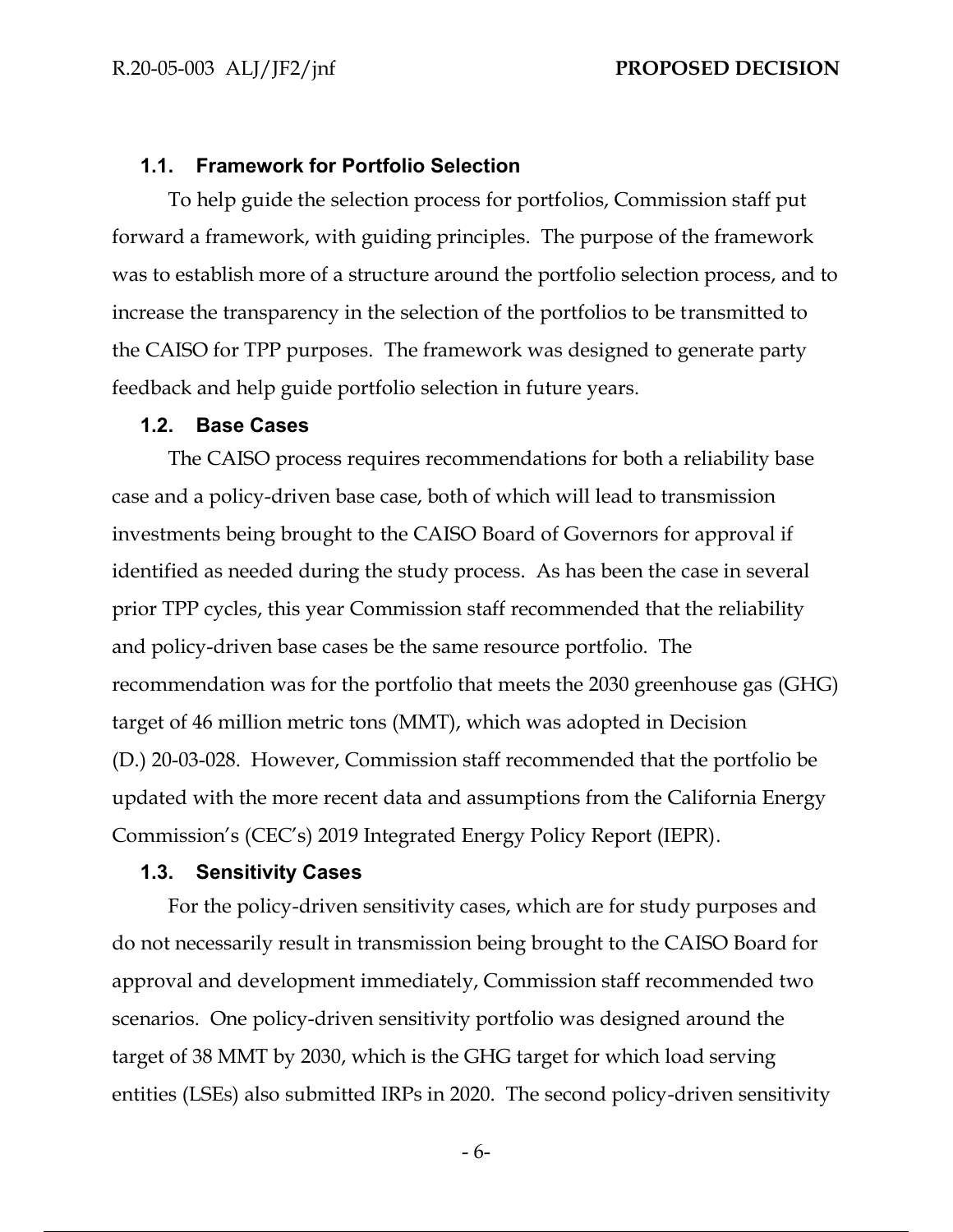portfolio was designed to obtain improved transmission capability and upgrade cost estimates for certain areas on the CAISO system not previously studied and other areas not studied with the high amount of resources, to aid in the modeling of offshore wind as a candidate resource in the future.

# **1.4. Resource to Busbar Mapping Methodology and Assumptions**

For this purpose, the October 20, 2020 ALJ ruling contained an attachment that was an update to a prior methodology developed for mapping resources to specific locations on the transmission system. The most recent version contained significant updates particularly in the area of mapping for battery storage, as well as for non-battery resources and thermal generation retirement assumptions. We also note that this proposed base case portfolio includes the largest amount of battery storage we have ever had to examine.

The methodology relies on multiple criteria for prioritizing areas to site projects, including commercial interest, available transmission, environmental impact, battery charging constraints, and other factors.

### **3. Comments of Parties**

This section summarizes the substantive comments of parties in response to the staff proposals included in the October 20, 2020 ALJ ruling. In general, some parties continue to seek more opportunities for stakeholder input and engagement on the TPP portfolio selection and resource-to-busbar mapping process. These parties generally include DOW, GridLiance, and WPTF. The sections below detail parties' comments on the particular high-level recommendations from the October 20, 2020 ALJ ruling.

- 7-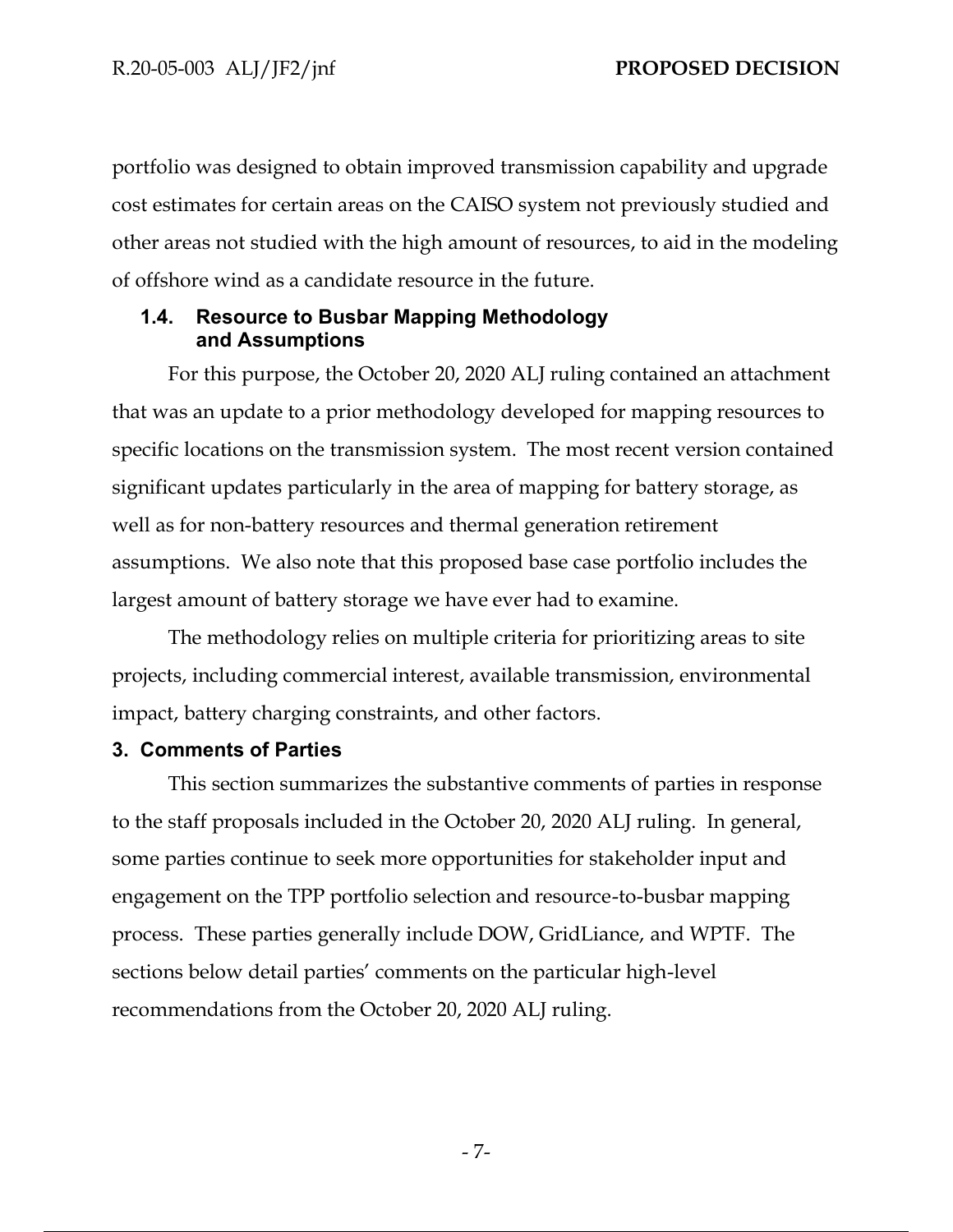### **3.1. Framework for Portfolio Selection**

CAISO, as the recipient of the portfolios, had several suggestions for framing of the portfolio selection process. CAISO prefers that the Commission continue to select one base case portfolio that addresses both reliability and policy needs. CAISO also requested that the base cases and sensitivity cases requested meet loss of load expectation (LOLE) standards and GHG targets.

CalCCA commented that the portfolios should include the most up-to-date planning information, including LSE contracts.

### **3.2. Base Case**

Numerous parties continued to advocate, in their comments, for the Commission to utilize a 38 MMT GHG emissions target case for 2030 as the base case, rather than the higher 46 MMT case adopted in D.20-03-028. Those parties included GPI, AWEA-CA, CalCCA, CalWEA, CEJA/Sierra Club, Eagle Crest, Golden State, NRDC, SWPG, and Western Grid. A few parties, including CEERT and DOW, would prefer that the Commission send the CAISO a base case with a 30 MMT GHG target in 2030.

A few other parties are comfortable with the 46 MMT GHG emissions target in 2030, with no modifications, including CAISO and Diamond. Still other parties are comfortable with the 46 MMT GHG target as the base case portfolio, but with some modifications. SDG&E suggested using the 46 MMT GHG case, while explaining the drivers of additional resources that were not in the original case. PG&E argued that the base case should be reconciled with the LSE portfolios filed on September 1, 2020, as much as possible.

BAMx suggested that the transmission capability limits be updated to reflect the CAISO's most recent deliverability methodology, which could accommodate more full capacity deliverability status (FCDS) resources,

- 8-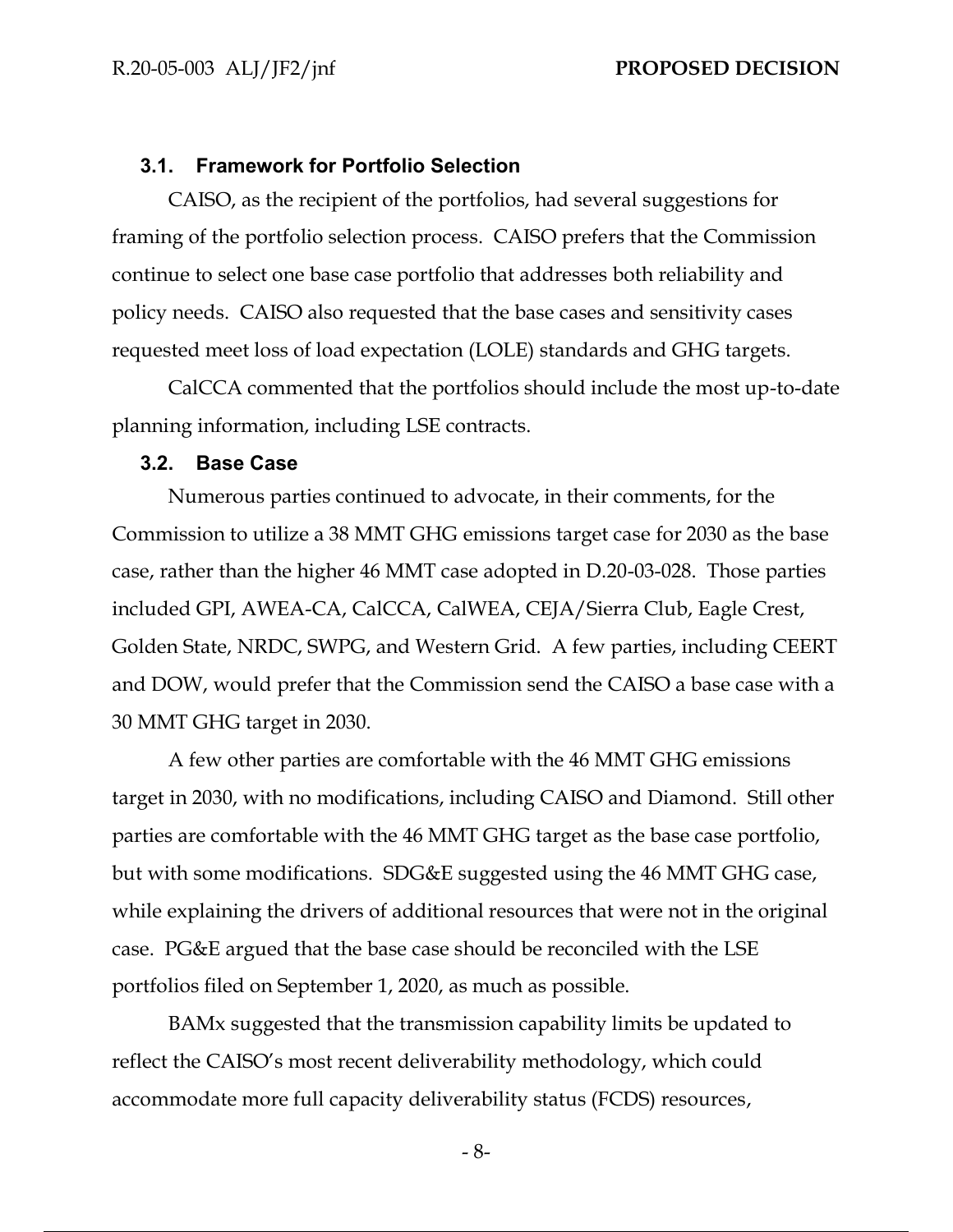especially co-located resources. Similarly, TransWest suggested that the base case portfolio identify assumed curtailment and transmission upgrades in each zone.

Ormat argued that more geothermal resources should be in the base case. CESA was concerned that the load assumptions and high electrification load shapes should be clarified and updated.

SCE did not object to the 46 MMT case as the base case, but commented that further analysis should be included on both pumped storage and out-of-state (OOS) wind resources. CalWEA recommended including 1,163 MW of OOS wind. SWPG also argued that the amount of OOS resources in the base case should be increased by at least 1,000 MW by 2022. SWPG also argued to update the RESOLVE model assumptions about in-state wind, including land availability. CORD and GridLiance commented that the transmission limits within the GridLiance West system for the base case should be increased, so that the selection of renewables in Southern Nevada is higher.

PCF, on the other hand, argued that the base case should not have any OOS resources, nor assume any new transmission development, because distributed solar is cheaper, and solar and battery storage should be expanded in the TPP portfolios.

Finally, Cal Advocates had several specific suggested changes to remove the Desert Star Energy Center and Cuyamaca peaker from the SDG&E resources within the TPP portfolios.

### **3.3. Sensitivity Cases**

This section details comments from parties on the sensitivity cases recommended by Commission staff and included in the October 20, 2020 ALJ

- 9-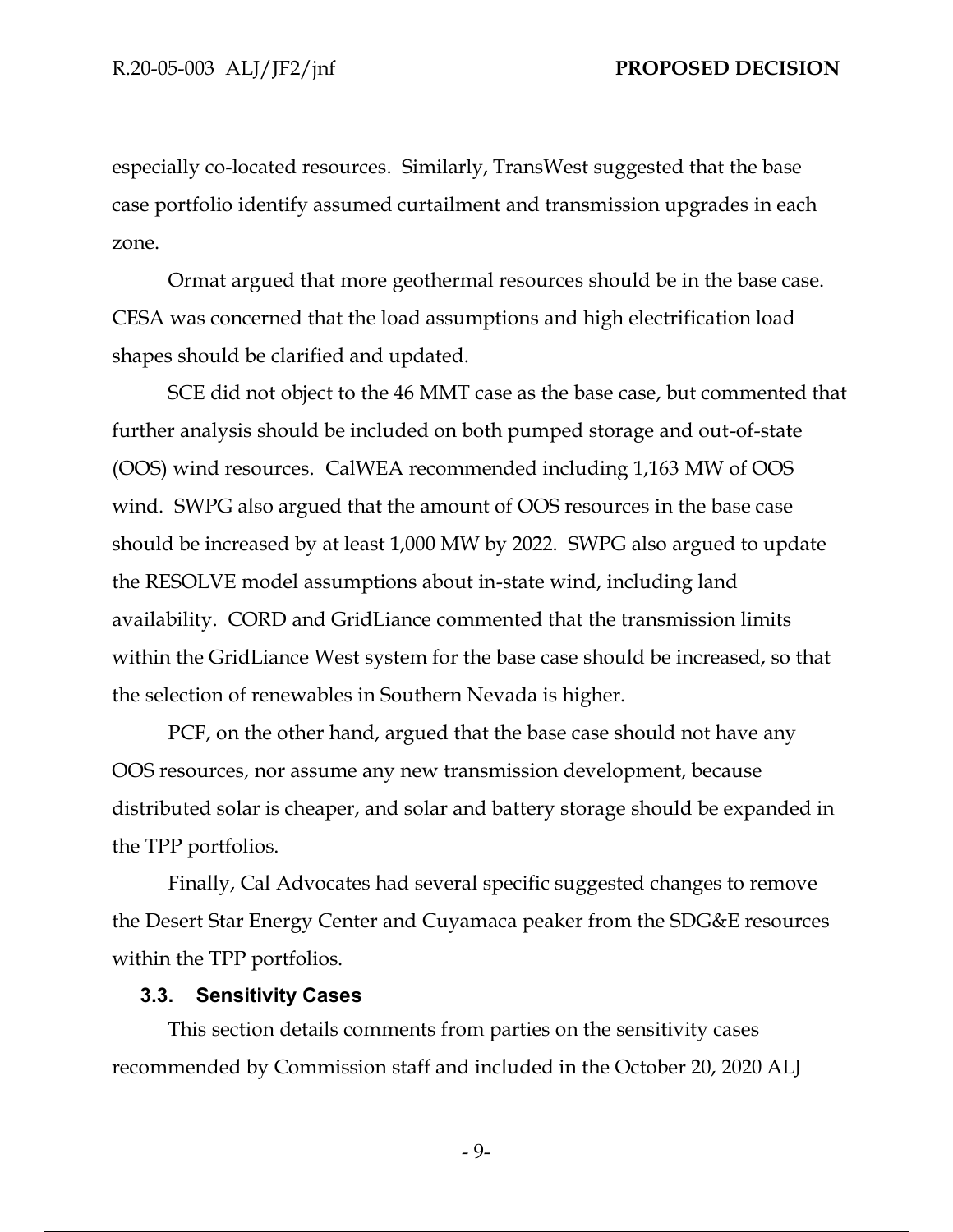ruling. Some parties expressed general concerns about the approach to sensitivity cases, as follows.

CESA commented that the sensitivity cases suffer from the same deficiencies as they were concerned about for the base case, including changes needed to load assumptions and load shapes considering electric vehicle load. CESA would also prefer additional vetting of the cases and assumptions.

CalWEA commented that the sensitivity cases should not just be used for better understanding of their transmission impacts, but also to work towards those plausible futures by being used for least-regrets planning.

GPI suggested studying a 33 MMT scenario instead of the 38 MMT suggested by staff. In addition, GPI suggested an additional scenario containing a high amount of baseload renewables. Ormat also suggested four scenarios as sensitivities that are geothermal-centric.

Cal Advocates recommended an additional sensitivity portfolio be studied that assumes the retirement of the Aliso Canyon natural gas storage facility.

### **3.3.1. 38 MMT Case**

Most parties were generally comfortable with the configuration of this case, though as discussed above, many parties would prefer that it be the base case and not a sensitivity. Some had particular concerns with the composition of the portfolio, as discussed in this section.

The CAISO was concerned to make sure that any case forwarded for TPP purposes be studied to determine whether it meets the loss of load expectation (LOLE) standards of the Commission.

SCE felt that the revised 38 MMT case is close enough to the previous one, which they characterized as flawed, that it casts doubt on the ability of this portfolio to meet GHG targets and reliability standards.

- 10-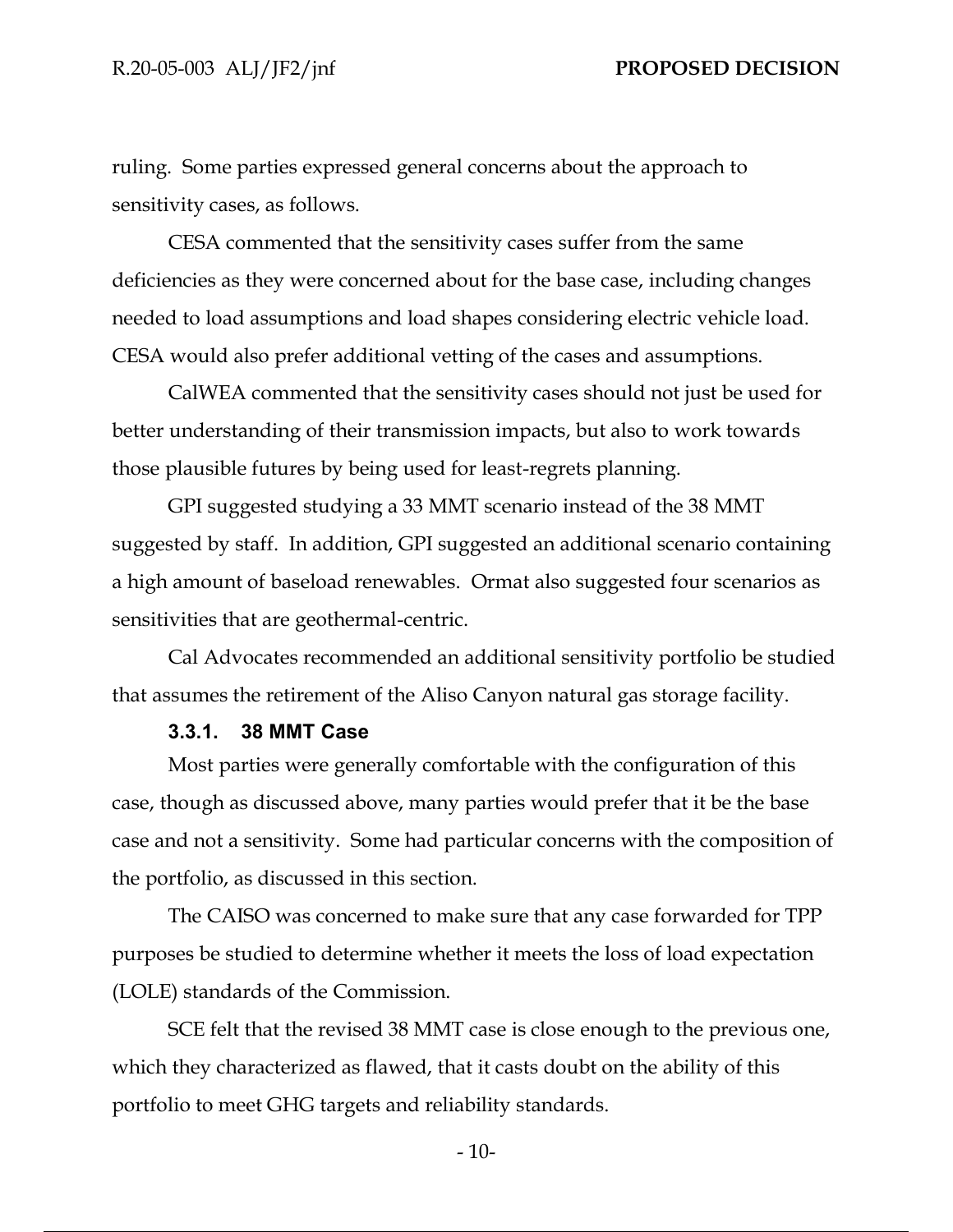Concerns about the treatment of OOS resources were also prevalent in comments on the recommended 38 MMT GHG emissions by 2030 sensitivity case. SWPG argued that transmission upgrades for OOS wind are needed sooner than offshore wind (OSW), so additional OOS wind should be studied now. LS Power argued that an additional scenario should be developed expressly to study additional OOS wind in the portfolio. LS Power also wanted to be sure that the most recent inputs included data for OOS wind in Idaho.

AWEA-CA argued that approximately 3 gigawatts (GW) of OSW should be forced into the portfolio by 2026, because it could reasonably come online by then and be relevant to replacement power for Diablo Canyon, assuming there are lease auctions in 2021. Western Grid also argued that OSW should be included in the 38 MMT sensitivity case, to test the deliverability of resources into local capacity areas.

Finally, TransWest asked that the Commission clarify how the portfolios and transmission assumptions should be treated in the TPP assessments in relation to the development of transmission upgrades in other states. TransWest would like the CAISO to evaluate those transmission upgrades driven by the policy sensitivity portfolios.

### **3.3.2. Offshore Wind Case**

Many parties provided specific comments on the suggested OSW sensitivity portfolio of 8 GW by 2031. SCE argued that studying OSW is premature, because there are other new resource types equally likely to contribute to meeting the state's needs. SDG&E also saw no value in an OSW sensitivity, arguing that the TPP should instead study a more "realistic" portfolio, which includes high renewable natural gas and hydrogen. SDG&E

- 11-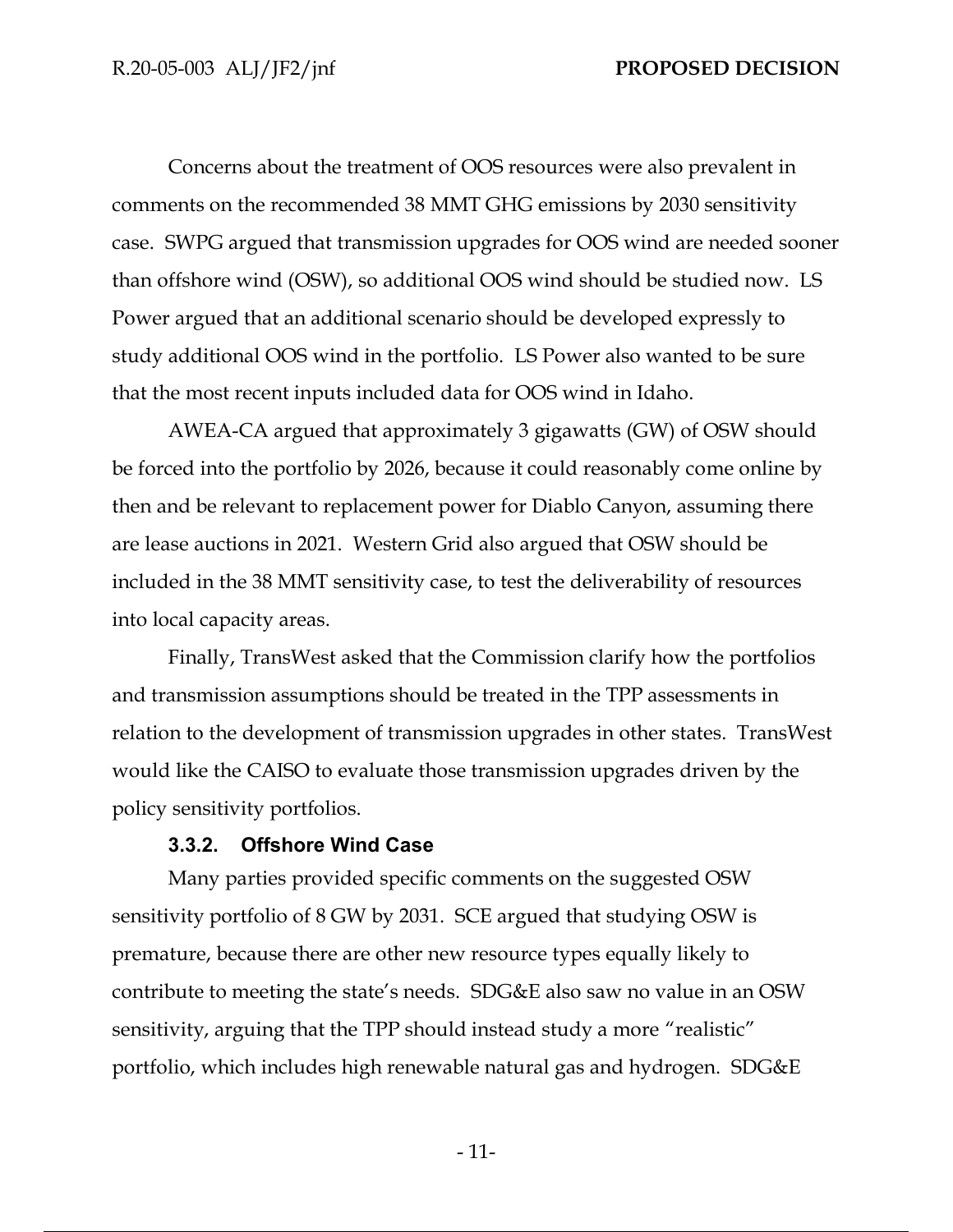also suggested that adding OSW could increase curtailment of other renewables, and actually reduce GHG emissions savings in the portfolio.

SWPG suggested that OOS wind transmission upgrades would be needed earlier than for OSW.

PCF would have us eliminate the OSW portfolio and replace it with a distributed solar and battery portfolio, under the assumption that it would be less expensive.

Several other parties agreed with the idea of an initial study of OSW scenarios, but thought those put forward by Commission staff were too aggressive. GridLiance commented that the OSW scenario was overly aggressive, though they did not state a fundamental concern with using the assumptions to test the transmission impacts.

AWEA-CA suggested studying the central coast as a combined resource that could be mapped to both Diablo Canyon and Morro Bay locations, reasoning that there is uncertainty about resource boundaries. CalWEA suggested revising the scenario to study only 4 GW of central coast OSW by 2031. CalWEA suggested that studying north coast Humboldt locations are not necessary because the scale is insufficient to spur investment.

Western Grid suggested that, in addition to using the interconnection points at Morro Bay and Diablo Canyon, that the OSW sensitivity also utilize the busbars of gas plants in the Los Angeles Basin area, in order to study the Pacific Transmission Expansion Project (PTEP), a sub-sea transmission cable project for which Western Grid is the proponent. AWEA-CA supported further study of this project.

- 12-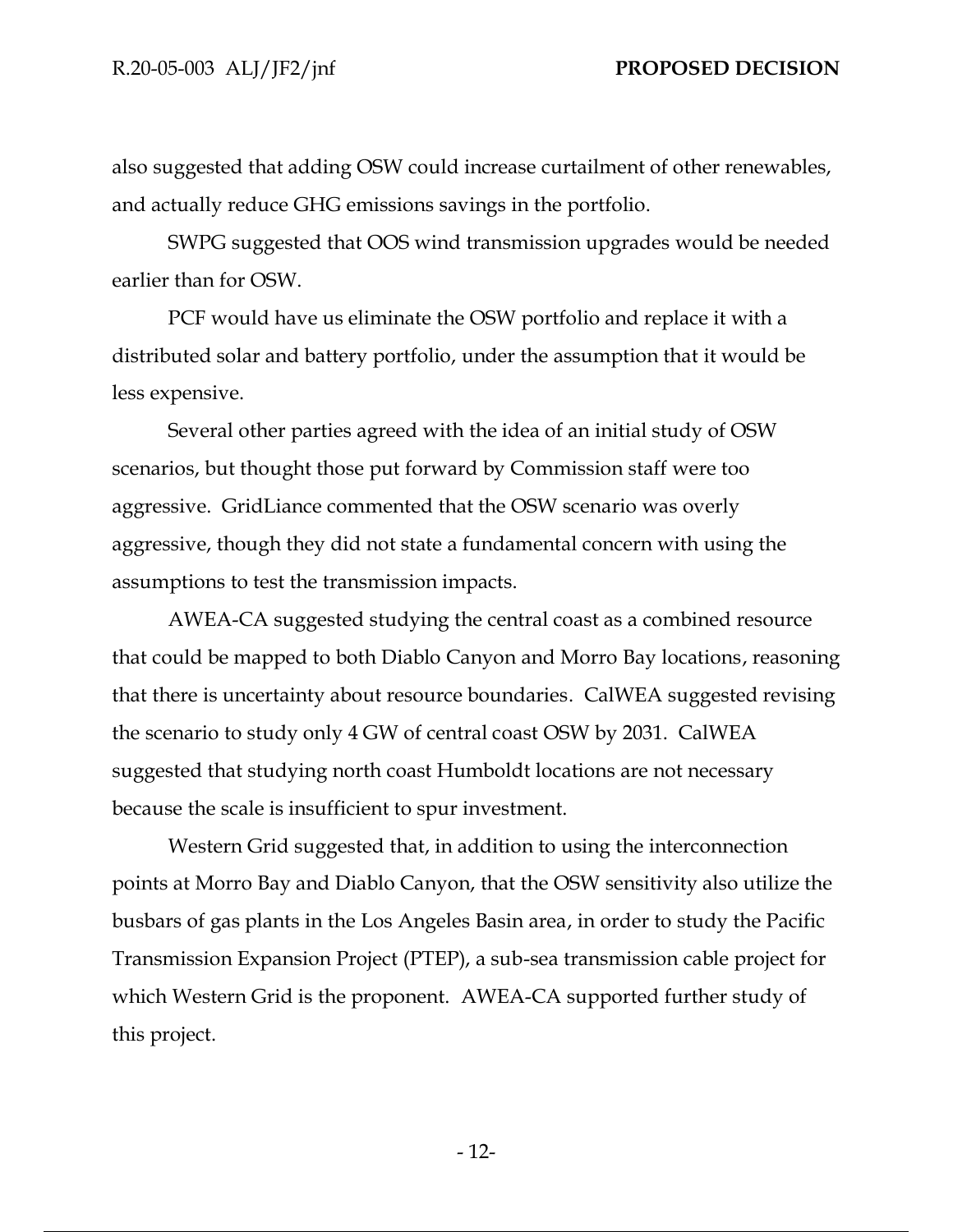PG&E emphasized that no decision has been made regarding the deliverability of resources interconnected at Diablo Canyon or PG&E's retention of the facilities, which could lessen the utility of this sensitivity case. At a minimum, PG&E suggested that the study could inform future transmission assumptions but should not be considered actionable at this time.

TURN suggested refinements to the sensitivity, by determining the maximum OSW that could interconnect at Diablo Canyon and Morro Bay without requiring new transmission, and then determining other OOS and OSW tradeoffs, along with adding 2 GW of geothermal and lowering the amount of natural gas retained.

Finally, Schatz recommended incorporating their recent North Coast OSW wind study into the TPP.

# **3.4. Resource to Busbar Mapping Methodology and Assumptions**

Parties provided a number of technical comments on the proposed methodology and assumptions for resource-to-busbar mapping included in the October 20, 2020 ALJ ruling.

Parties were divided about whether the Commission should rely on the use of commercial interest as measured by presence in the interconnection queue as a guide for mapping battery storage to substations. DOW and CEJA/Sierra Club argued against using commercial interest as the main guide. GPI expressed concerns about commercial interest being a moving target, and instead recommended a combination of commercial interest with policy-driven analysis. On the other hand, CalWEA and SEIA/Vote Solar/LSA expressed strong support for use of commercial interest as the main driver for mapping.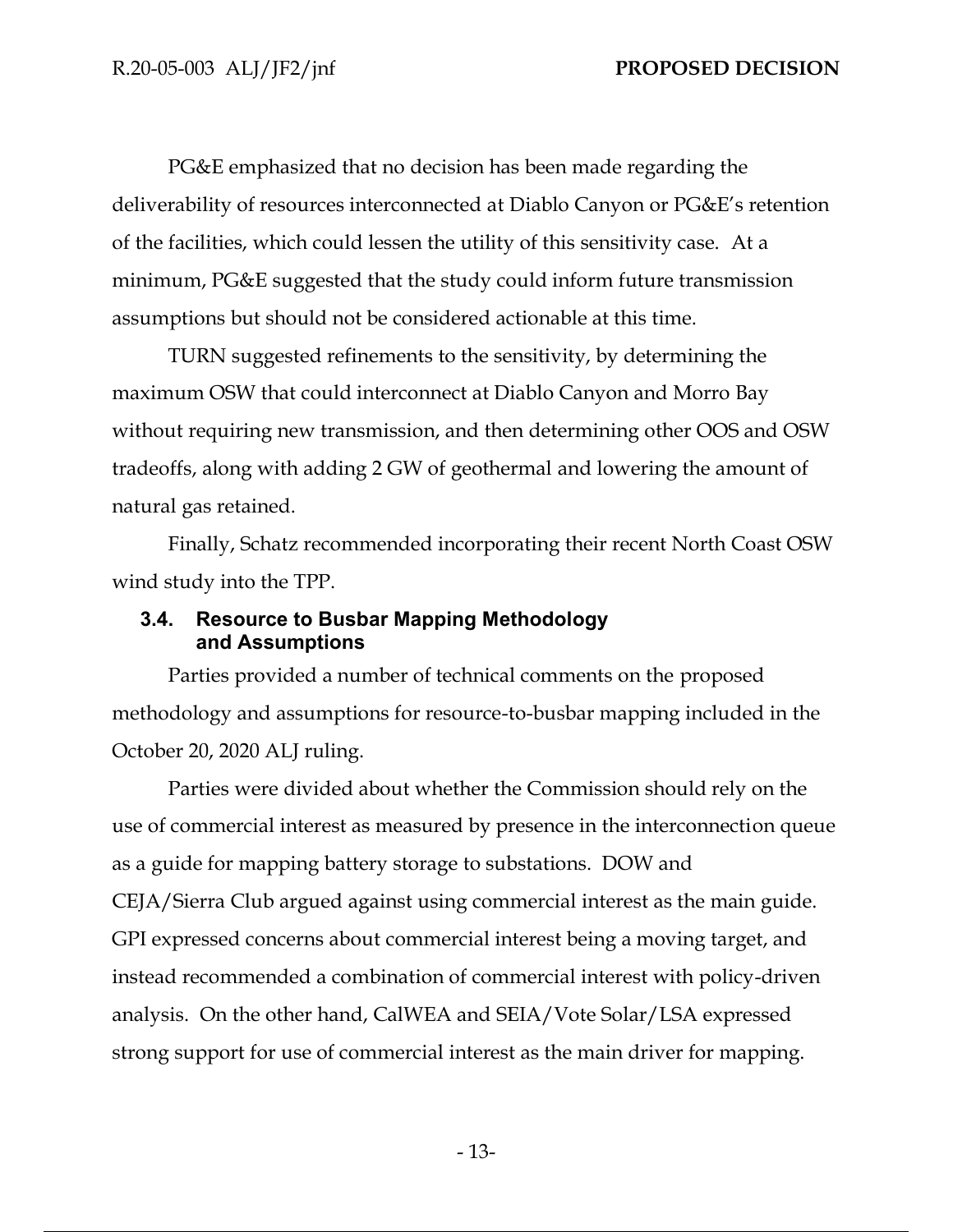Golden State suggested mapping should consider the importance of avoiding curtailment, in addition to congestion. In addition, Golden State suggested the Commission ask the CAISO specifically to assess curtailment levels with its studies.

Several parties also commented that the Commission should prioritize siting of batteries in disadvantaged communities and/or local capacity areas with air quality issues, including CEJA/Sierra Club, CalWEA, GridLiance, CEERT, TURN, and Western Grid. CEJA/Sierra Club argued for a direct linkage between expected thermal retirements and the siting of battery resources. In addition, GridLiance argued for expanding the disadvantaged communities boundary to include busbars outside of California but still within the CAISO area.

Many parties also commented in support of utilizing the new CAISO transmission deliverability methodology, which would expand the availability of transmission for siting battery resources with solar. CalCCA, in particular, stressed the importance of this revised methodology. Vistra disagreed with the assumption that only batteries co-located with solar would benefit from the investment tax credit (ITC).

On a related issue, Cal Advocates and GPI specifically advocated for clarifying the definition and benefits of renewable/storage co-location.

On the voltage threshold for substations, Vistra Corporation, PG&E, SCE, and Western Grid argued that substations of all voltages should have resources mapped to them, not just those over 161 kilovolts (kV).

Vistra Corporation also advocated to increase the amount of headroom that batteries can be allocated up to the full available transmission limit rather

- 14-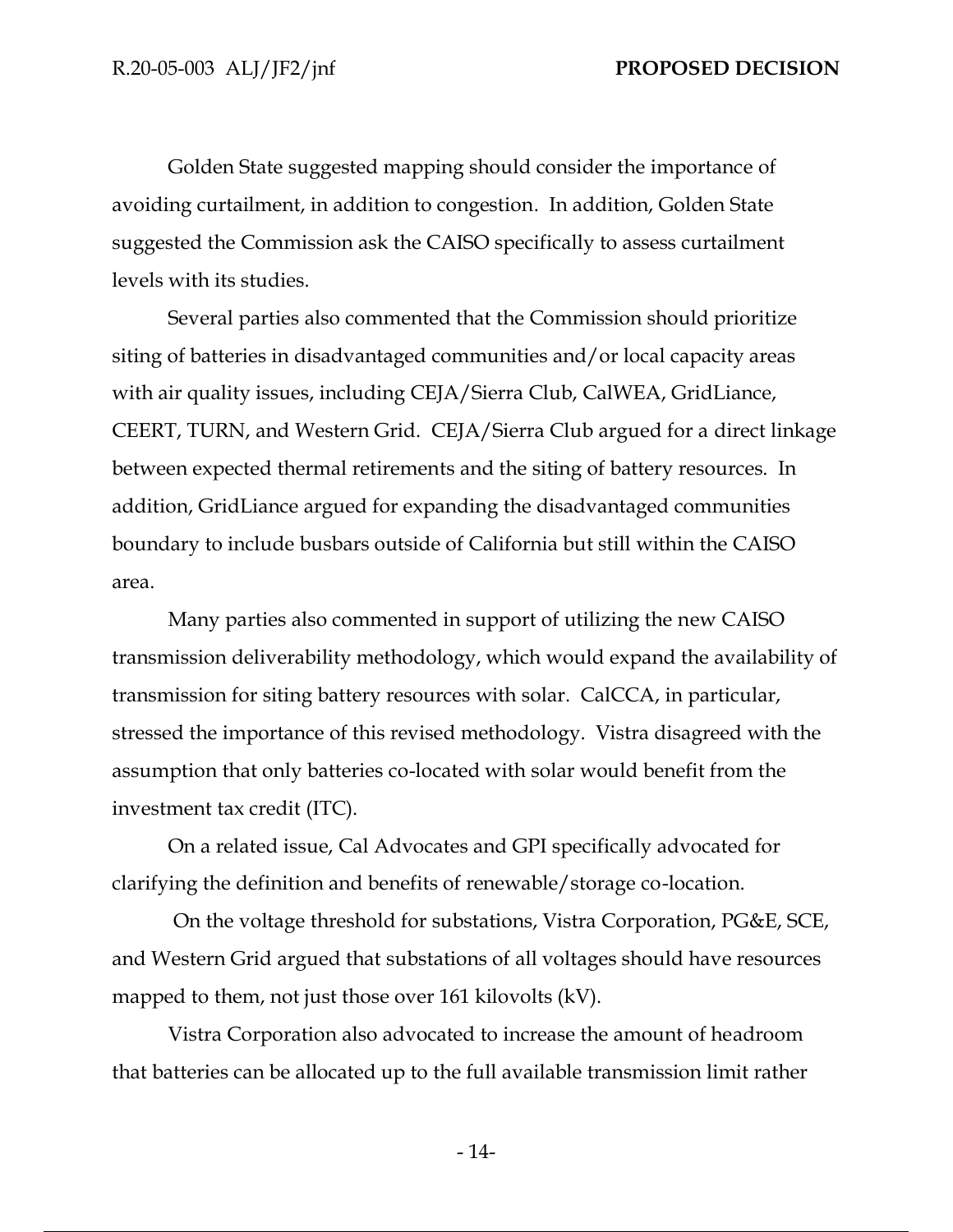than apply a transmission utilization limit of 90 percent for mapping storage as is also applied for solar resources by the CAISO in its study.

## **4. Discussion**

In this section, we include our recommendations to the CAISO for portfolios to use for the 2021-2022 TPP. In addition to the discussion in this section, there is an attachment that includes all of the analysis and mapping details of the implementation of the direction summarized here. Attachment A is titled "Modeling Assumptions for the 2021-2022 Transmission Planning Process" and summarizes in more detail the general direction described in this section of the decision.

We do not propose to adopt formally the framework put forward by Commission staff for evaluating TPP portfolios. Rather, we will use the framework, and comments from parties on it, to inform future rounds of evaluation of TPP portfolios.

We note that some parties still express concerns about the transparency of this process and the opportunities for input. The process this year, including bringing a formal proposed decision before the Commission for a vote on the appropriate portfolios to forward to the CAISO, represents an improvement over prior years, where portfolio transmittal was sometimes partly or fully informal. Within the limits of our resource constraints, we will endeavor to maximize opportunities for stakeholder input and transparency of full Commission decision-making, to the extent possible.

In addition, formal Commission adoption of these portfolios, though it cannot be assumed to prejudge the outcome of any future transmission siting applications, can be considered in the need determination phase, when the

- 15-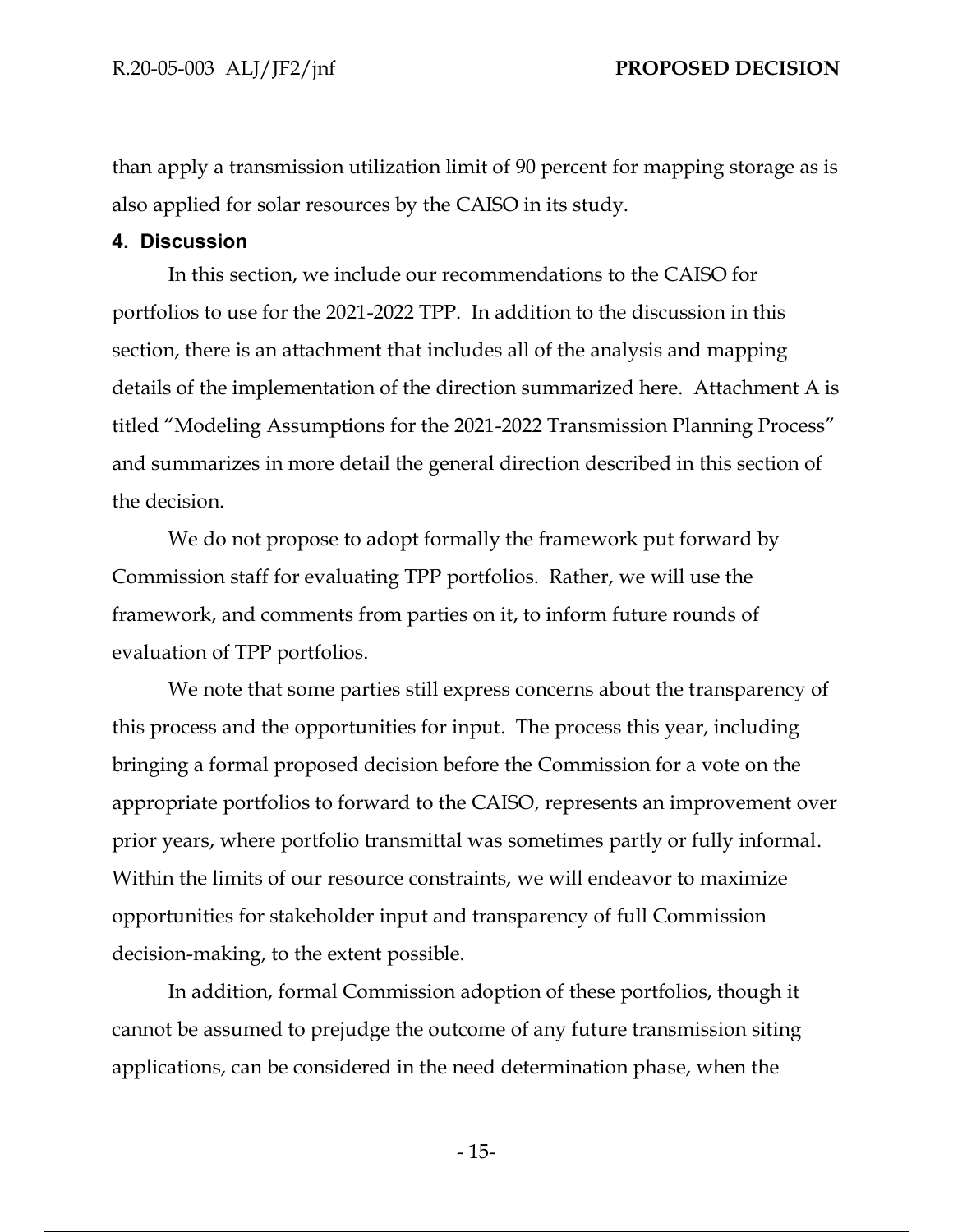Commission later considers a transmission project associated with the portfolios adopted herein.

Another issue common to all portfolios we recommend is that they should be and have been updated to include the most recent assumptions in the CEC's IEPR. These updates include not only load forecast information, but also load shapes associated with building decarbonization and vehicle electrification, as recommended by some parties. Assumptions about penetration of behind-themeter (BTM) storage and solar have also been updated throughout the portfolios. Finally, the natural gas price forecast was updated.

New baseline resources were also identified from the individual LSE IRPs submitted on September 1, 2020. Those resources were also removed from the "selected resources" category, to avoid their being double-counted.

Finally, all resource portfolios were extended out to 2031, to adjust the ten-year planning horizon and add an additional year from prior portfolios studied.

### **4.1. Base Case**

In this section we summarize our recommendations and rationale for the base case portfolio, both for reliability and policy-driven purposes, to be studied by the CAISO in the TPP for purposes of identifying necessary transmission upgrades to be sent for CAISO Board consideration and possible approval.

For this base case portfolio, we continue to recommend utilizing the portfolio associated with achieving the 46 MMT GHG emissions target in 2030, with updates for the IEPR assumptions already described above.

This portfolio aligns with the direction given to the LSEs for planning in D.20-03-028, and one of the key objectives of this process is to maintain close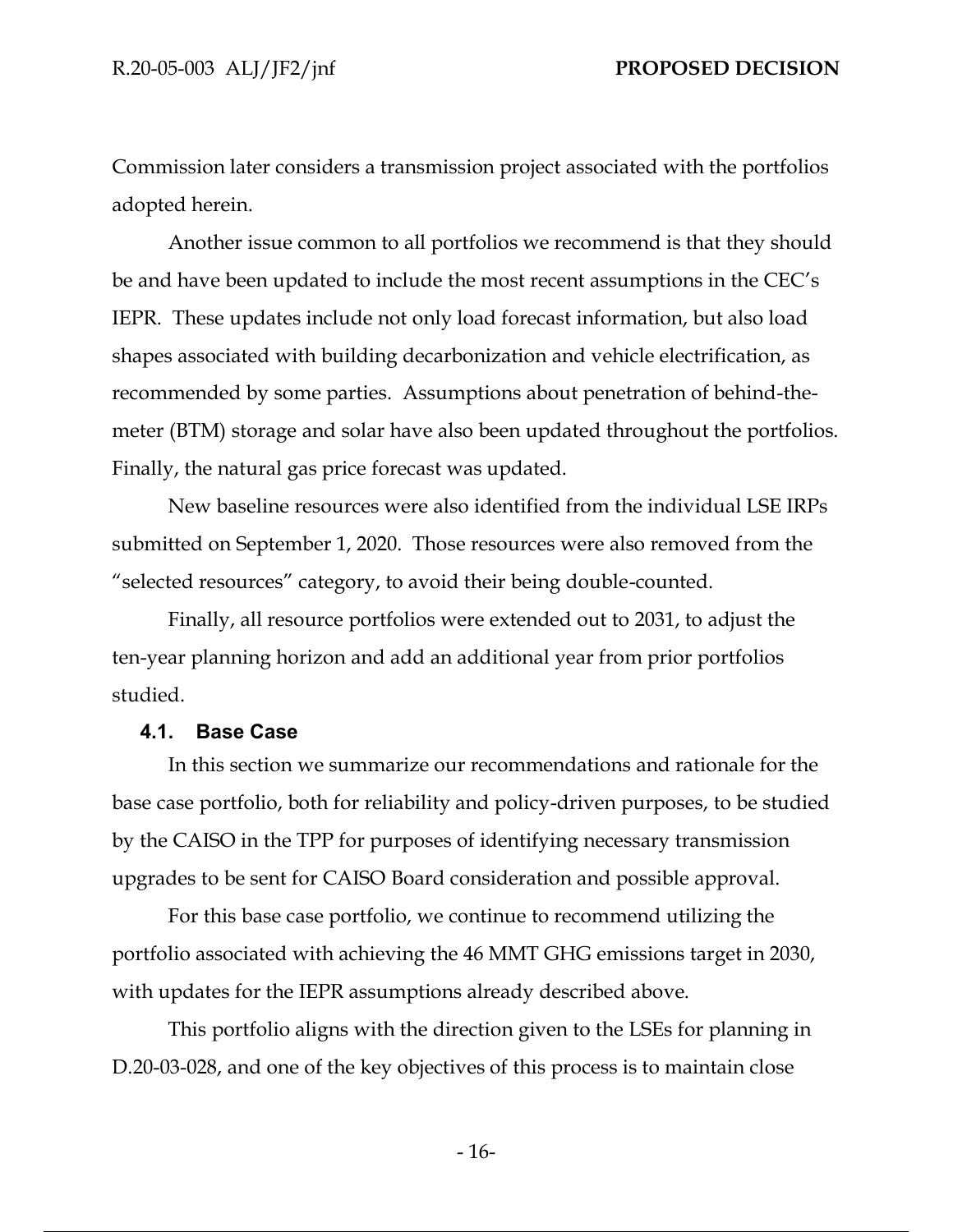alignment between planning and resource development, including transmission development.

This portfolio has also been tested with production cost modeling and determined to meet basic reliability and GHG emissions requirements, as requested by the CAISO, and as is most important for a base case scenario.

In addition, with the updated IEPR assumptions, this portfolio already identifies over 10 GW of new battery storage, over 15 GW of new in-state renewables, and over 1 GW of OOS renewables on new transmission, among other resources. This represents a significant amount of resource development in a decade, and includes the need for some likely transmission upgrades. This portfolio also includes significantly more resources than the prior 46 MMT resource portfolio analyzed by the CAISO in the prior TPP cycle.

Table 2 below compares the amount of new resources (in nameplate MW) in the base case portfolio we are recommending for this year's TPP (2021-2022) with the portfolio of new resources analyzed for last year's TPP (2020-2021), the results of which are not yet finalized. The numbers in Table 2 below are adjusted to subtract new resources that were already in the baseline, meaning that an LSE has already contracted for them, as indicated in their September 1, 2020 IRP filings. This avoids double-counting of new resources.

| <b>Resource Type</b> | <b>Base Case Portfolio for the</b><br>2020-2021 TPP (in 2030) | <b>Base Case Portfolio for the</b><br>2021-2022 TPP (in 2031) |
|----------------------|---------------------------------------------------------------|---------------------------------------------------------------|
| Natural Gas          |                                                               |                                                               |
| <b>Biomass</b>       |                                                               |                                                               |
| Geothermal           | 1,256                                                         |                                                               |
| Hydro (small)        |                                                               |                                                               |
| Wind                 | 992                                                           |                                                               |

| Table 2. Capacity of New Resources Included in TPP Portfolios (in MW) |  |  |
|-----------------------------------------------------------------------|--|--|
|-----------------------------------------------------------------------|--|--|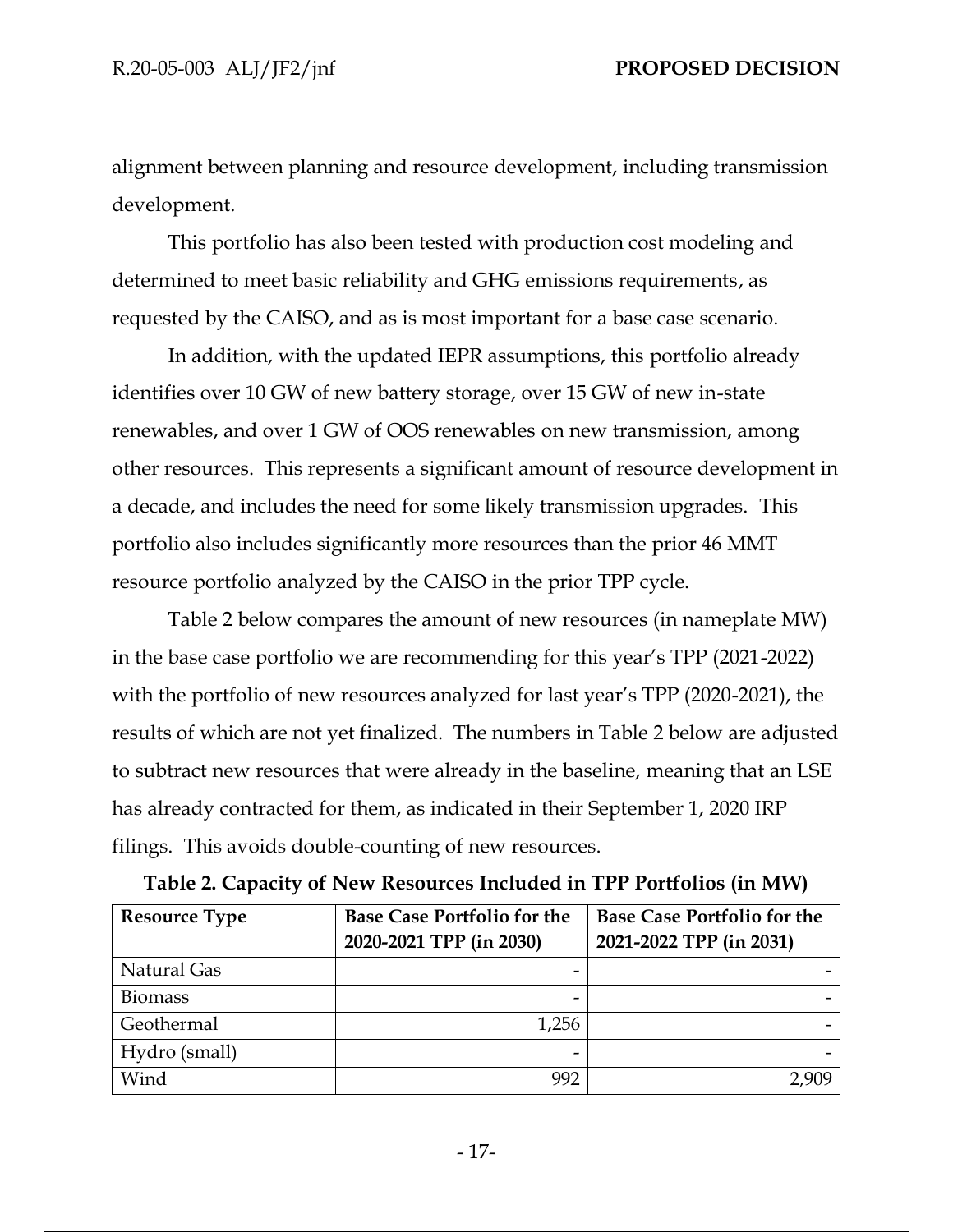| Out of State Wind      | -     | 1,062  |
|------------------------|-------|--------|
| Offshore Wind          | -     |        |
| Solar                  | 6,763 | 7,743  |
| Customer Solar         |       |        |
| <b>Battery Storage</b> |       | 9,419  |
| Pumped Storage         |       | 627    |
| Shed Demand Response   | -     | 608    |
| <b>Total</b>           | 9,011 | 22,368 |

Table 3 below compares the total capacity of new resources selected by the RESOLVE model, used to develop the Reference System Portfolio adopted in D.20-03-028, with the RESOLVE-selected total new resources in the base case portfolio we are recommending herein. These capacity totals are shown prior to the baseline reconciliation described above for mapping purposes to avoid double-counting.

| Table 3. Capacity of New Resources Included in RESOLVE Portfolios (in MW) |  |  |  |
|---------------------------------------------------------------------------|--|--|--|
|---------------------------------------------------------------------------|--|--|--|

| <b>Resource Type</b>        | 46 MMT with 2018<br>IEPR <sup>1</sup> (in 2030) | 46 MMT with 2019<br>IEPR (in 2031) for |
|-----------------------------|-------------------------------------------------|----------------------------------------|
|                             |                                                 | 2021-2022 TPP                          |
| <b>Natural Gas</b>          |                                                 |                                        |
| <b>Biomass</b>              |                                                 |                                        |
| Geothermal                  | -                                               |                                        |
| Hydro (small)               |                                                 |                                        |
| Wind                        | 2,837                                           | 3,267                                  |
| Out of State Wind           | 606                                             | 1,062                                  |
| Offshore Wind               |                                                 |                                        |
| Solar                       | 11,017                                          | 12,394                                 |
| Customer Solar              |                                                 |                                        |
| <b>Battery Storage</b>      | 8,873                                           | 10,635                                 |
| Pumped Storage              | 973                                             | 627                                    |
| <b>Shed Demand Response</b> | 222                                             | 608                                    |

<sup>1</sup> Portfolio adopted as the Reference System Portfolio in D.20-03-028.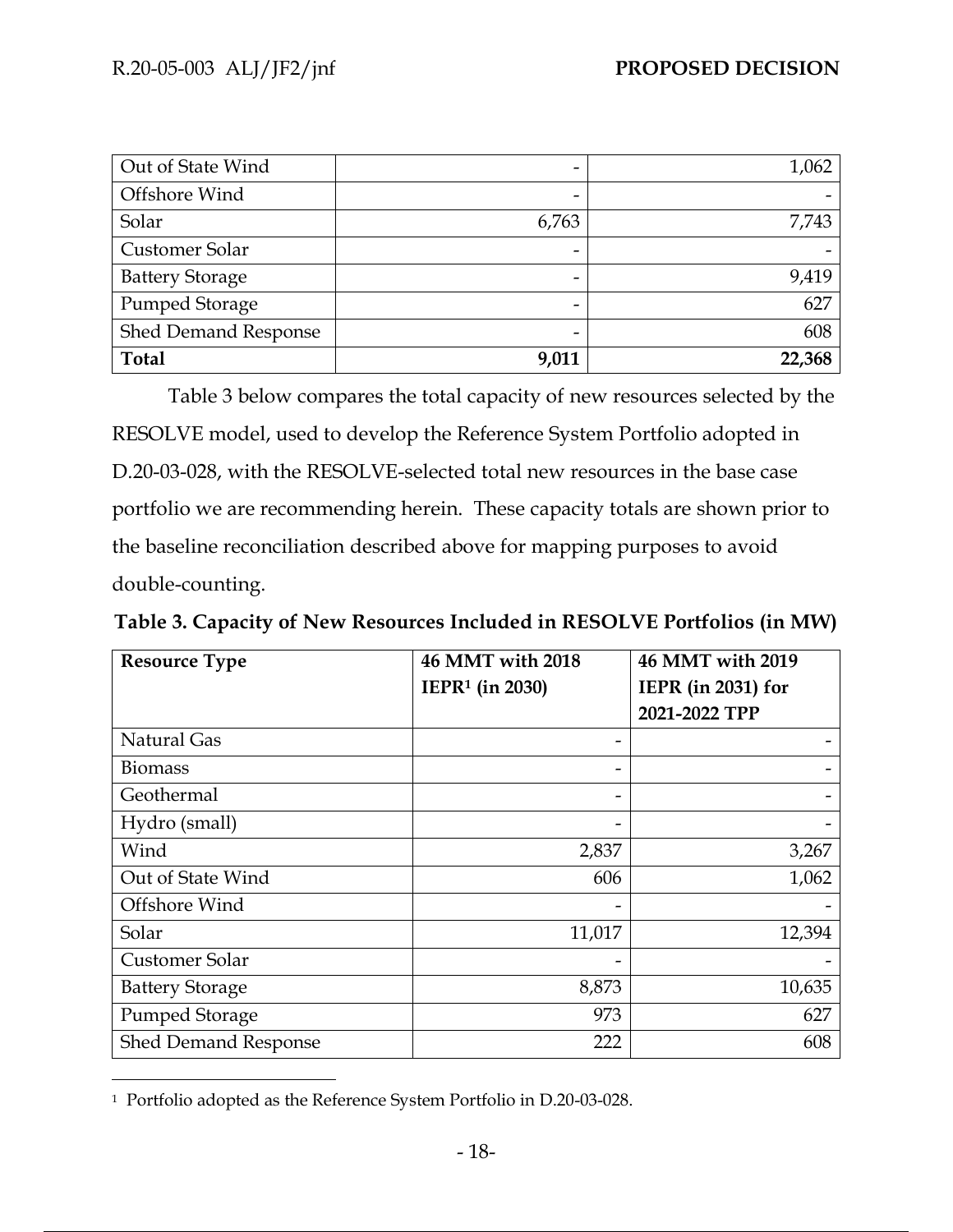| <b>Gas Capacity Not Retained</b>     | 30     |        |
|--------------------------------------|--------|--------|
| <b>Total In-State Renewables</b>     | 13,854 | 15,661 |
| <b>Total Out-of-State Renewables</b> | 606    | 1,062  |

We recognize that a number of parties continue to advocate for us to utilize a portfolio with a lower GHG target, at most 38 MMT or lower. We asked the LSEs to include plans to meet that target in the individual IRPs that were filed on September 1, 2020, and that we are still evaluating, because we will consider moving in that direction in the future. However, this process is designed to move primarily in one direction, from identifying the required electricity resources to identifying the transmission resources necessary to make them deliverable. We seek to avoid developing transmission in areas where electric resources are unlikely to develop, to avoid stranding expensive transmission investment. Thus, as much as possible, we are attempting to ensure that reality follows planning, and that we do not invest in infrastructure that becomes stranded because it is in the wrong place.

If we were to adopt a 38 MMT case for transmission planning now, it would necessarily be based on the 38 MMT case modeled in RESOLVE, and not the 38 MMT future planned for by the LSEs in their individual IRPs, because those plans are still being analyzed. Thus, forwarding a 38 MMT portfolio now to the CAISO to be used in the TPP base case would risk planning for a 38 MMT future that is different from what the LSEs are actually planning to procure. It is possible, and even likely, that the modeled 38 MMT portfolio will have generation and storage assets in significantly different geographic areas from the actual resources LSEs will utilize. This could result in suboptimal transmission analysis in the TPP at this stage.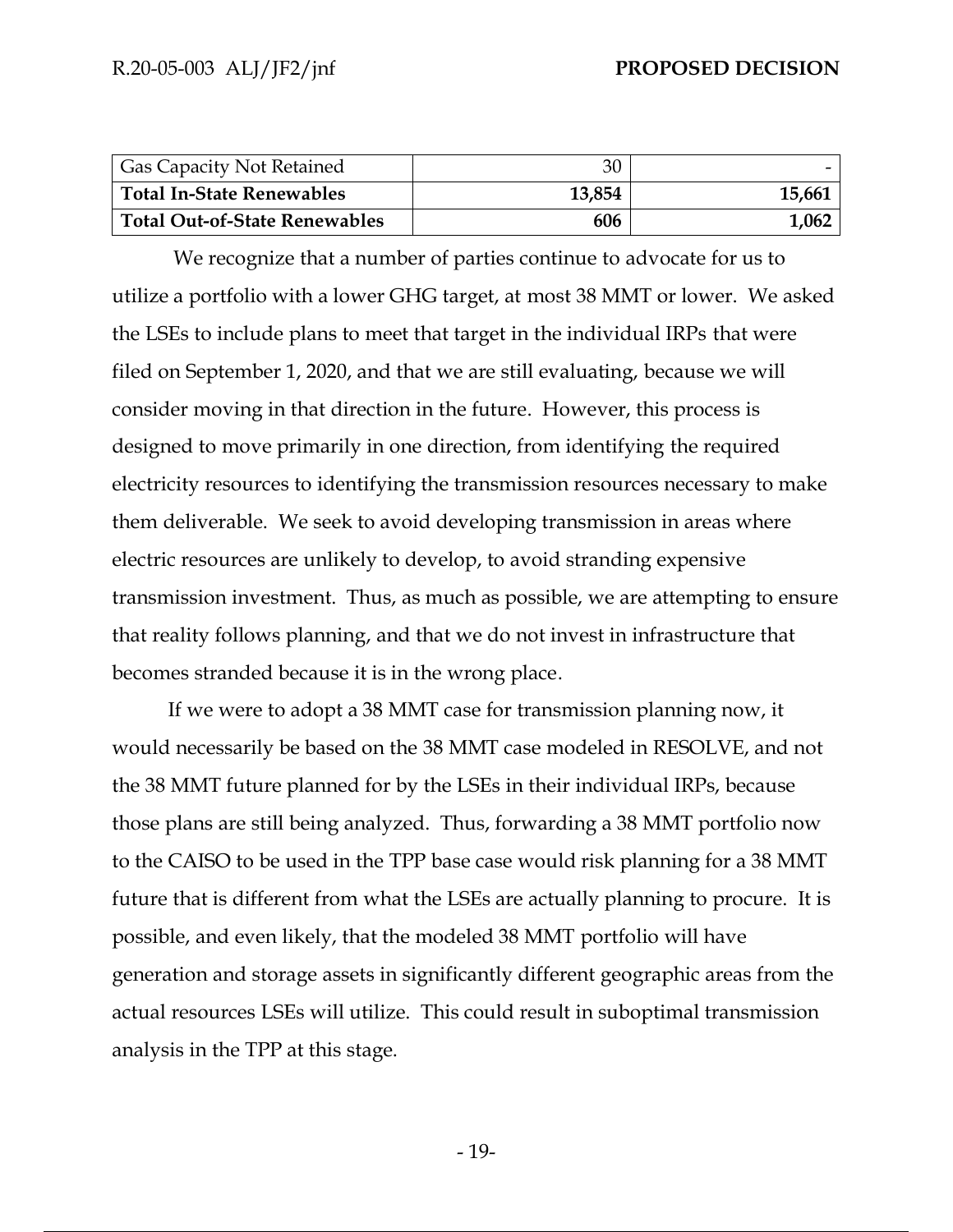To reduce the risk of mis-judging the location of needed transmission, we will continue to request that the updated 46 MMT case be utilized as the base case for the 2021-2022 TPP, because it is "least regrets" planning on the path to the 38 MMT portfolio, which is currently being analyzed as a potential preferred system portfolio, which could be adopted by the end of 2021 in time for the 2022-2023 TPP cycle.

Due to the changes to the 46 MMT portfolio since the previous one analyzed for TPP purposes, we do expect some transmission upgrades to be needed to realize the portfolio, particularly in the second half of the next decade. In particular, during the mapping process for this portfolio, as detailed further in Attachment A, Commission and CEC staff mapped battery storage in the Tehachapi region and the Southern PG&E territory, and identified transmission upgrades that would be needed to support these resources.

We will continue to coordinate closely with the CAISO on specific projects identified as the TPP analysis progresses. We also expect that, because of the unprecedented amount of battery storage in this portfolio, we will need to continue to consult closely if the battery storage triggers additional transmission upgrades that we do not currently anticipate.

In addition, the 46 MMT portfolio includes approximately 1 GW of OOS renewables, as recommended by several parties, and approximately 600 MW of pumped storage. Though a few parties requested that long-duration storage be identified in a technology-neutral manner, this is difficult to implement in practice since the resources are generally large and geography-specific. Thus, the pumped storage represented in the CAISO interconnection queue is currently mapped for this purpose. We emphasize, however, that our inclusion of specific

- 20-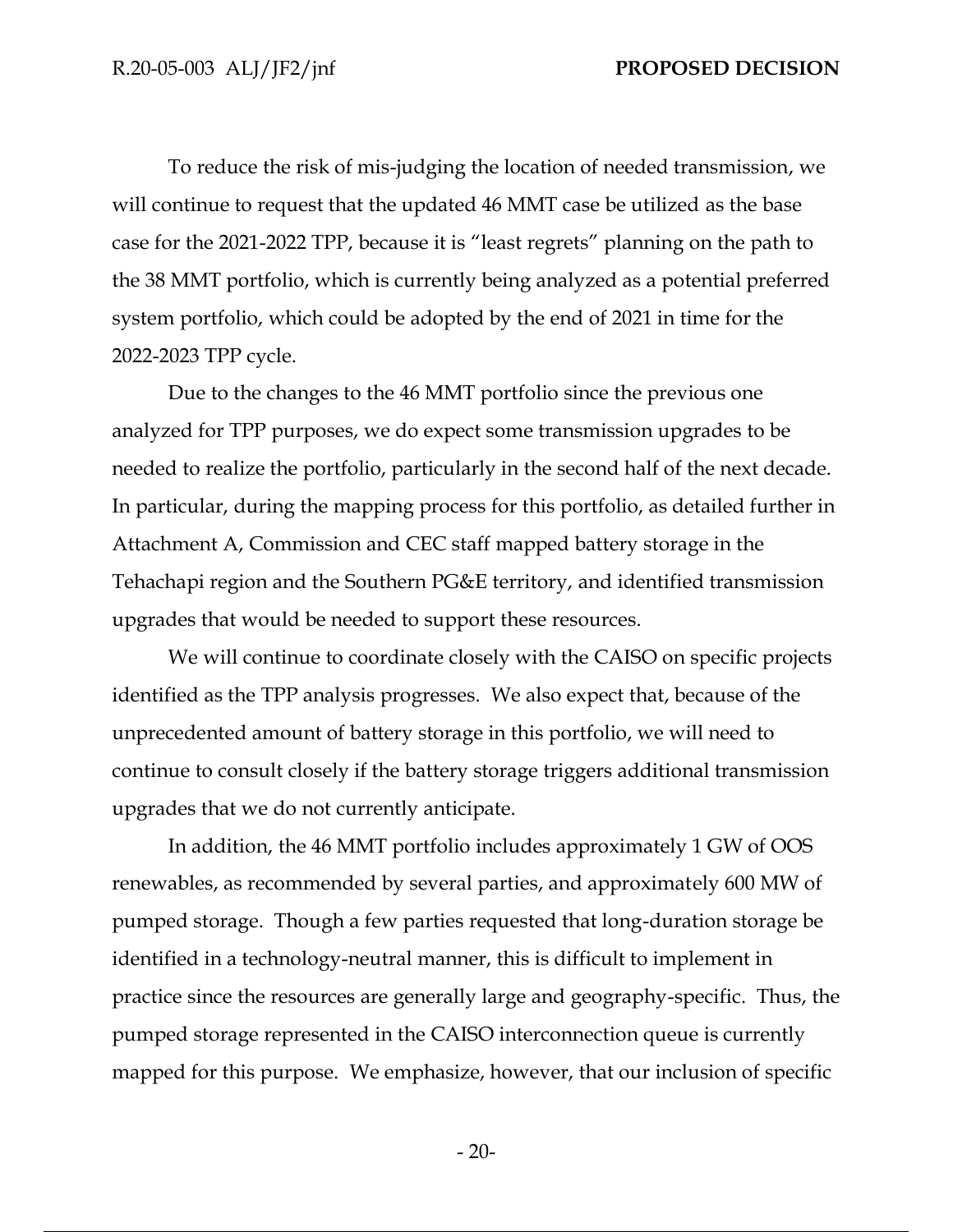resources in the mapping process does not mean that LSEs will or are required to acquire a specific project.

We recognize that this 46 MMT portfolio does not include geothermal resources, as requested by Ormat, that are also being studied in the 2020-2021 TPP cycle base case. It does, however, include resource types and amounts that, in combination, provide similar attributes as geothermal. TPP studies are sensitive to a significant degree to resource attributes, rather than resource types. Accordingly, the study of transmission requirements for this portfolio is likely to keep options open for what specific resource types, including geothermal, are ultimately procured. Some geothermal resources are also included in the 38 MMT sensitivity case discussed further below. We will consider including additional geothermal resources in the next cycle.

We also did not specifically modify the transmission limits in the GridLiance transmission zone, as suggested by CORD and GridLiance. This is similar to an issue that was raised by GridLiance in the last TPP cycle. At this stage, we continue to rely upon the CAISO's most recently published set of transmission capability estimates, from their May 2019 White Paper, titled "Transmission Capability Estimates as an input to the CPUC Integrated Resource Plan Portfolio Development." As described in more detail in Attachment A, Commission staff improved compliance with the criteria required by the resource-to-busbar mapping methodology by reallocating the highest possible amount of fully deliverable solar resources to the Southern Nevada (GridLiance) zone, without violating the CAISO's current transmission limits in the area.

Similarly, we did not change the assumed retirement dates for the two units in SDG&E's territory requested by Cal Advocates, because these were set during

- 21-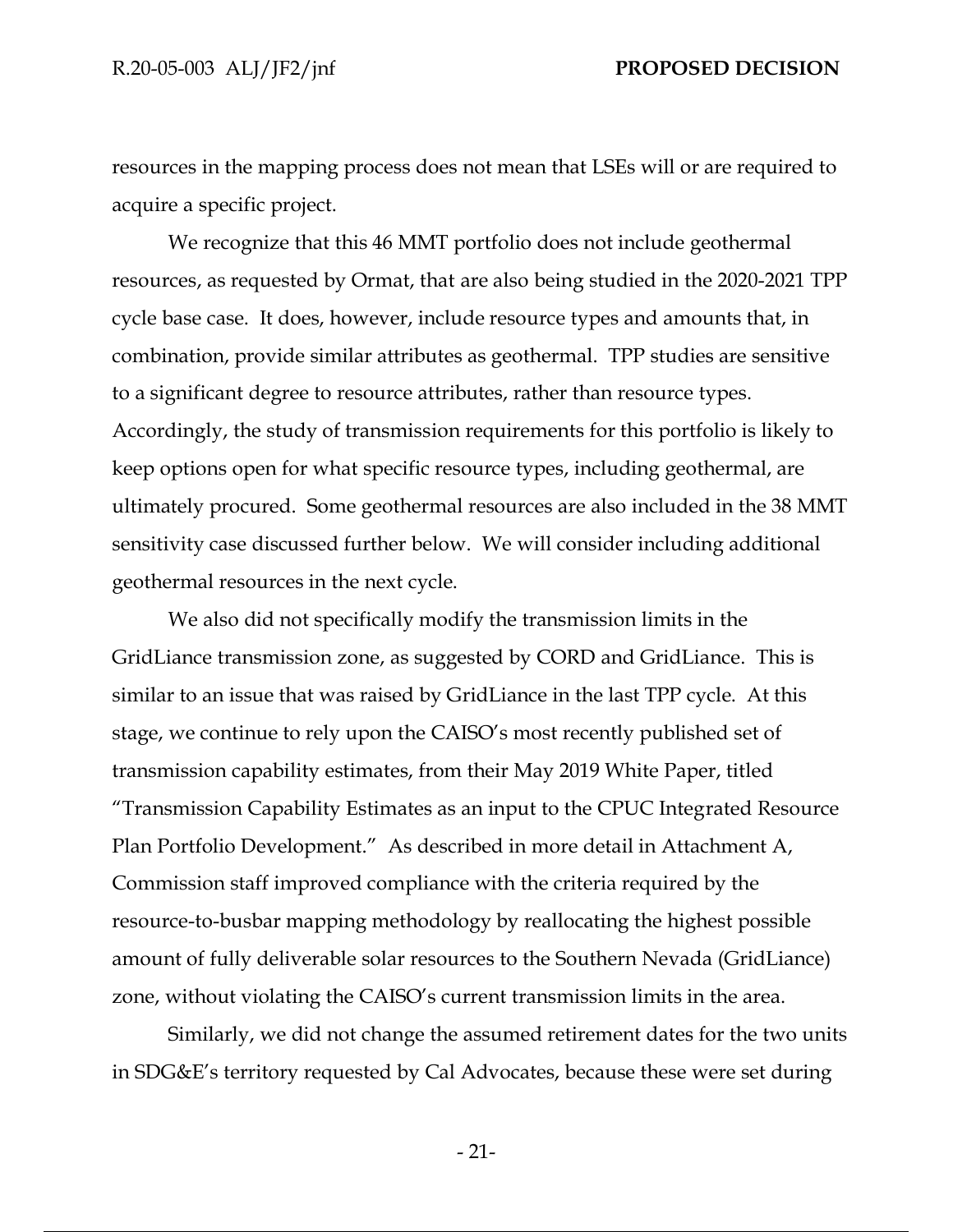the development of the inputs and assumptions for this IRP cycle. The model assumption changes for TPP portfolio development were limited to key changes such as those associated with the 2019 IEPR updates.

And finally, we disagree with PCF's assertion that distributed solar should be augmented in the portfolio and replace other grid-scale renewables. That analysis is already endogenous to the RESOLVE modeling, as supplemented by LSE resource choices, that makes up the portfolio in the first place, and we decline to augment the portfolio with additional distributed resources, beyond the amounts already in the CEC's IEPR forecast, because it would be speculative.

It is expected that a future 38 MMT portfolio will build on the transmission upgrades identified to support the 46 MMT case we recommend here.

### **4.2. Sensitivity Cases**

Sensitivity cases are used primarily for informational purposes, to help inform future planning efforts. Best practices for transmission planning indicate that it is best for us to select sensitivity portfolios that build upon the base case portfolio. This section describes two sensitivity cases that we recommend the CAISO study in the 2021-2022 TPP, in preparation for the 2022-2023 TPP cycle.

For this round of TPP analysis, we decline to recommend study of the detailed geothermal scenarios suggested by Ormat, nor do we recommend a study in the event that Aliso Canyon is closed, as suggested by Cal Advocates. However, depending on progress on these resources in the near future, we will consider these scenarios for the next round of portfolio analysis for the TPP.

### **4.2.1. 38 MMT Case**

The primary sensitivity case we recommend, consistent with the original staff recommendations included in the October 20, 2020 ALJ ruling, is a 38 MMT GHG target scenario, with updates to account for the more recent IEPR load

- 22-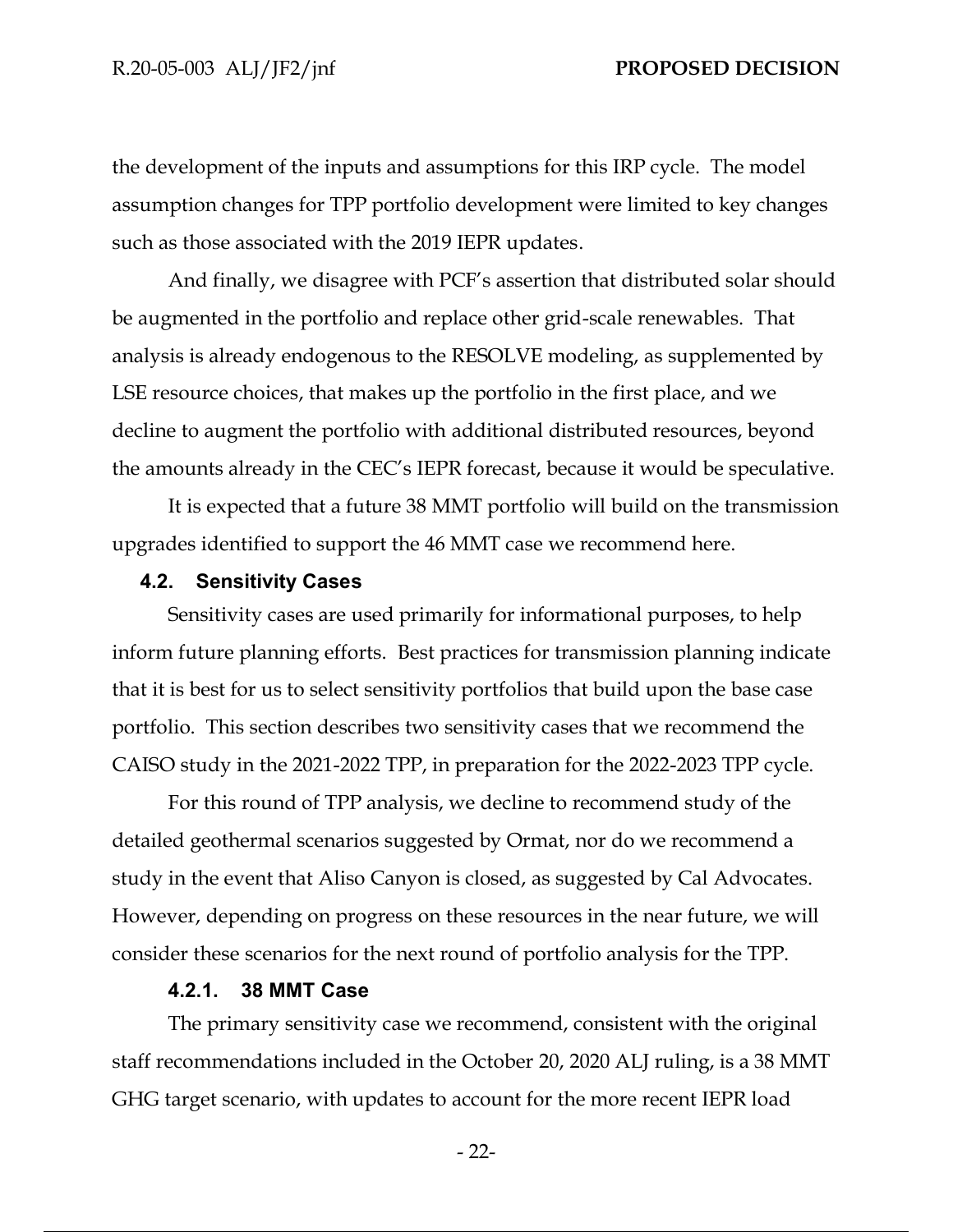forecast, load shapes, and BTM resource forecasts. Study of this scenario will help us understand the transmission implications of a 38 MMT scenario not previously studied in the TPP, to inform future modeling inputs, assumptions, or scenarios, and to drive resource development.

Study of this scenario will help the CAISO and us identify which of the upgrades identified in the base case may be "least regrets" under this lower GHG target, to assist in future planning. This sensitivity case includes almost 20 GW of new in-state renewable resources, 3 GW of OOS renewables, and over 10 GW of battery storage, among other resources.

Study of this scenario should also help us identify preferable locations of some of these resources on the transmission system, while also identifying the optimal locations for the necessary transmission upgrades, likely in the second half of the decade ahead.

Mapping by Commission and CEC staff indicates that, in addition to the Tehachapi and Southern PG&E upgrades identified for the base case portfolio, it is likely that an upgrade would be needed in Southern California Desert and Southern Nevada regions to support the 38 MMT portfolio. This is an area that we expect the CAISO to study more closely in its analysis of this sensitivity portfolio.

We have declined to include additional OSW into the portfolio, as suggested by some parties, since OSW is not yet a default candidate resource type in IRP modeling and the OSW transmission implications are adequately covered by the sensitivity discussed in the next section.

However, this sensitivity does include almost triple the amount of OOS renewables compared to the base case scenario, which should allow us to

- 23-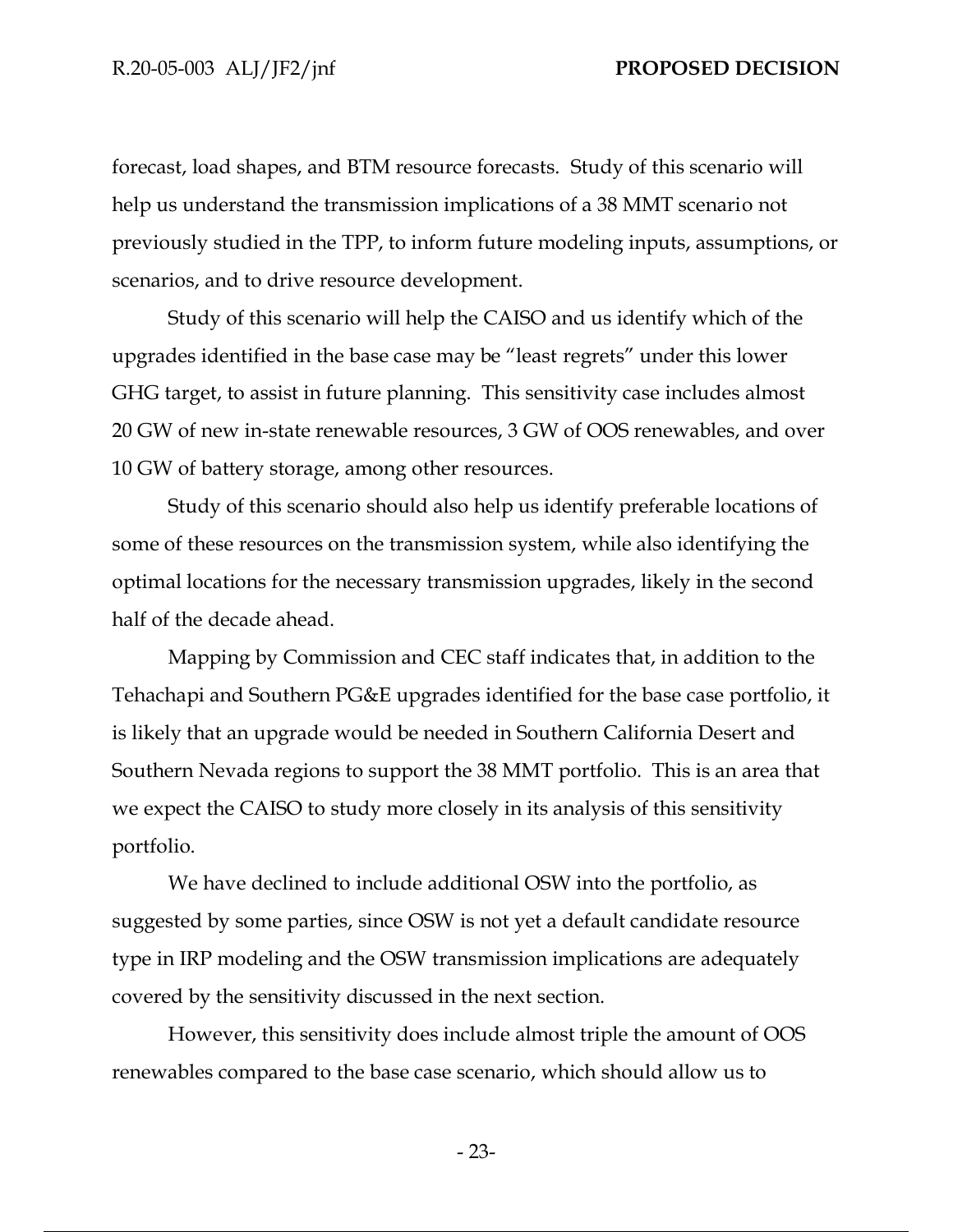adequately evaluate the California transmission upgrades necessary to support additional renewable imports. In this regard, we agree with SWPG and others who argued that transmission will be needed sooner to support OOS renewables than for OSW.

### **4.2.2. Offshore Wind**

On the wisdom of conducting a sensitivity for OSW resources, we find that this study should provide insight that will be helpful in the next several rounds of IRP, as we continue to evaluate resource options. Most parties were relatively neutral on this study, with a few exceptions including PCF, SCE, and SDG&E. No parties suggested replacement alternatives for this study.

We emphasize that the purpose of this study is to obtain key inputs for capacity expansion modeling to inform future portfolio development. We do not see the OSW portfolio used for this study as part of an optimal portfolio overall. Rather, this study is designed to test the transmission implications if barriers were to be removed to large-scale development of OSW.

This is the main reason we also decline to reduce the portfolio amount of OSW to be included in the study from 8 GW to 4 GW, as suggested by several parties. In addition, depending on the disposition of the transmission assets currently serving Diablo Canyon, up to 5 GW of OSW may be deliverable on existing transmission and not require additional buildout. Thus, reducing the portfolio amount of OSW would render the study less revealing about additional transmission costs associated with large-scale development of OSW.

In addition, we emphasize that this sensitivity case study does not assume that Diablo Canyon's transmission deliverability is reserved for offshore wind after the nuclear plant is retired. It was developed by forcing selection of OSW up to its technical potential at Diablo Canyon, Morro Bay, and Humboldt,

- 24-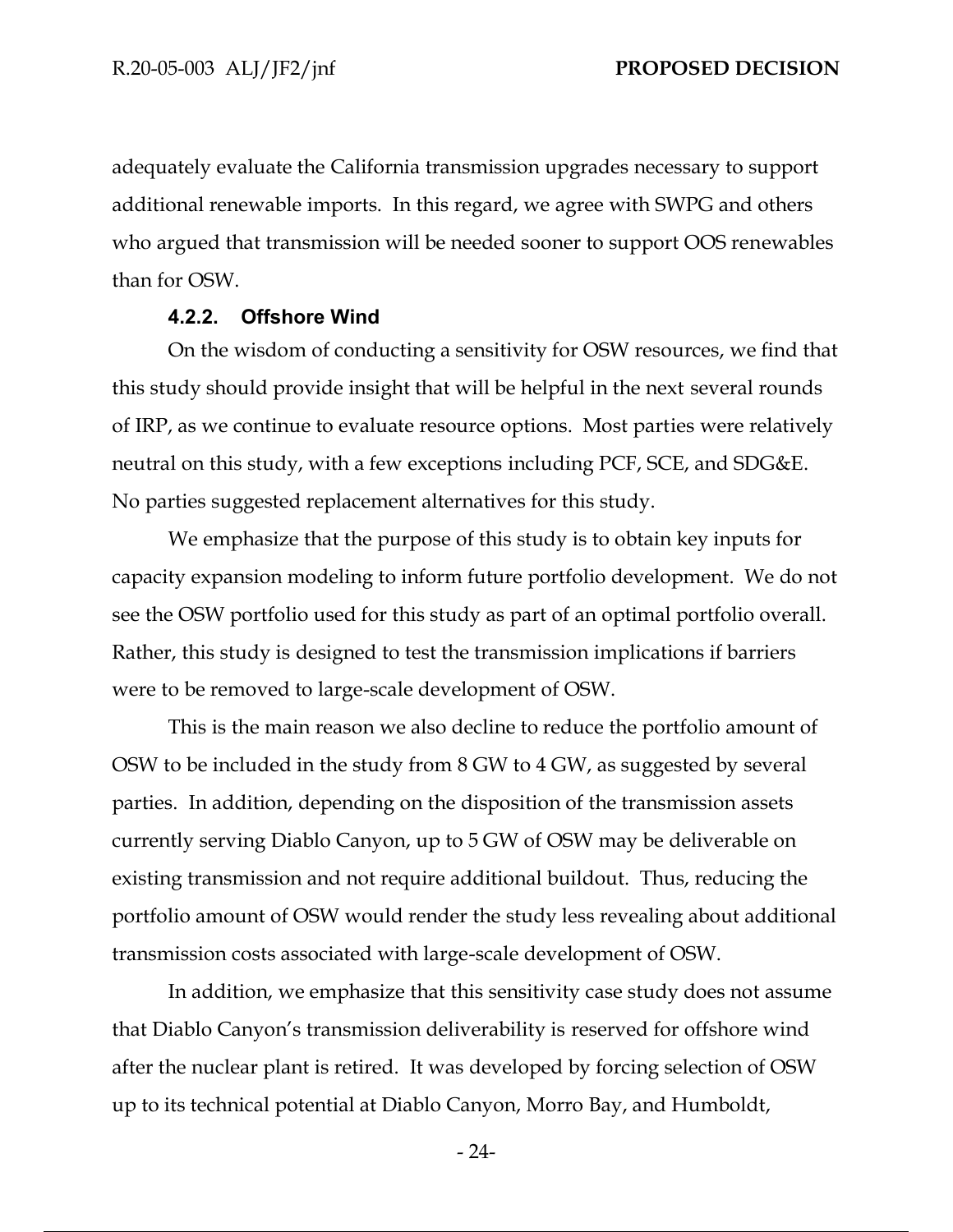without consideration of existing transmission headroom. This will allow us to compare the transmission implications of planning for OSW resources in one area as compared to another in the future.

It is unlikely that the Commission will adopt a planning portfolio that includes large amounts of OSW for another several years. Thus, this allows for policy developments in the meantime, once the results of this TPP sensitivity are known. It is also possible that, in the future, other resources may compete to utilize existing transmission in these areas, not just OSW.

We also note, in response to PG&E's comments about the deliverability of resources interconnecting at Diablo, that the disposition of those assets is a subject for future decision-making. We are not taking a position on it here, but the Commission will likely want to weigh in on the disposition of those rights in the future.

In response to SDG&E's concern about the potential for the addition of a large amount of OSW to cause curtailment of other renewables, we expect that this will be assessed as part of the TPP study. The outputs of the study in this regard may be useful for future planning; we emphasize our earlier point that this portfolio is not expected to be part of the resource planning requirements at this time.

With respect to AWEA-CA's suggestion to combine the Diablo Canyon and Morro Bay resources for study purposes, the resource areas have different costs, capacity factors, and generation profiles. Thus, we would like to retain their distinction for these purposes. As the CAISO conducts the assessment of these resources in the 2021-2022 TPP, it can explore various transmission

- 25-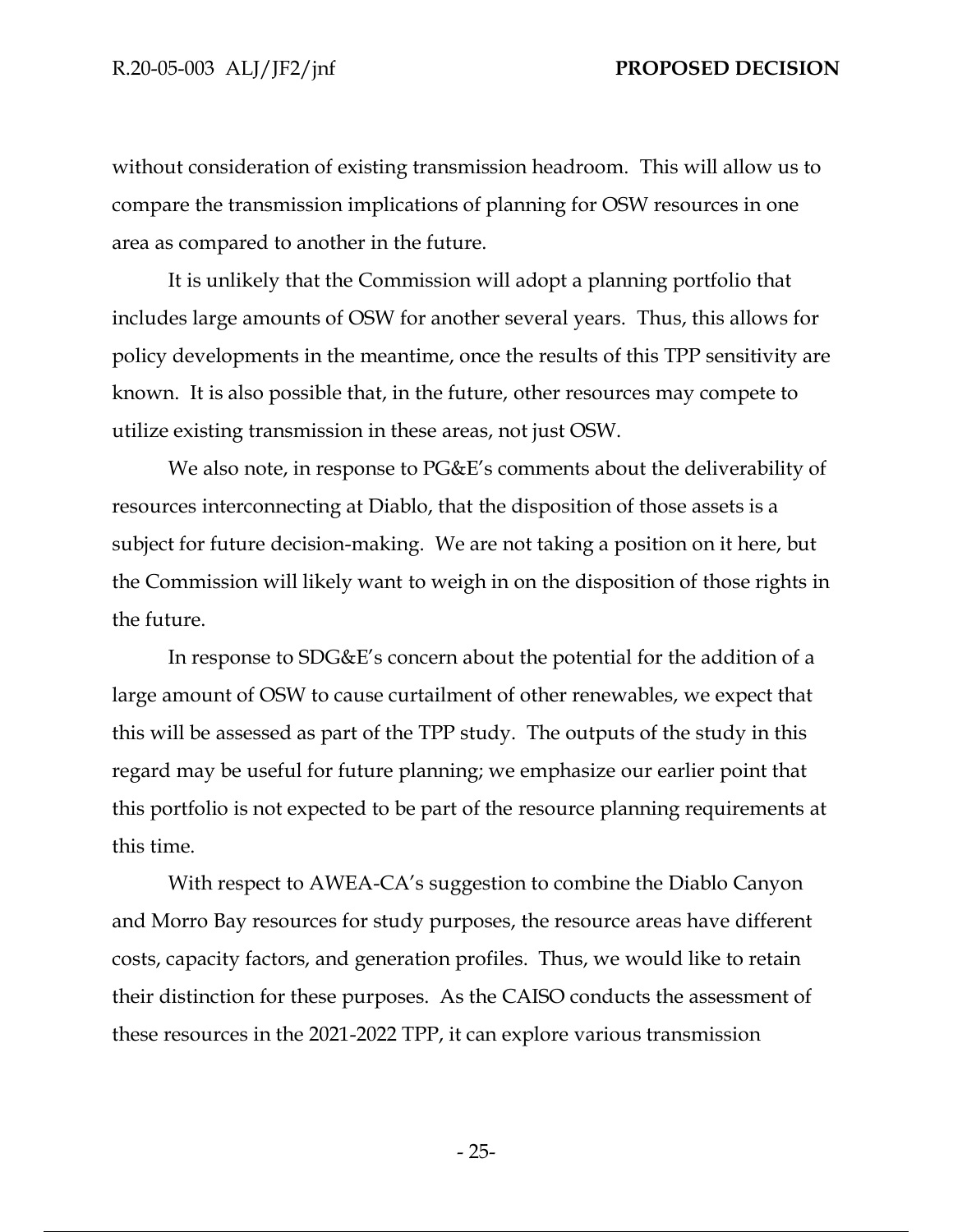upgrade alternatives and may find benefit in moving the interconnection point of a portion of the resources from one resource area to the other.

Next, we decline to ask the CAISO to study the PTEP specifically, since the purpose of our portfolio recommendations is not to select specific transmission for study, but rather to provide electric resources to study for their transmission needs. The PTEP is a potential transmission solution that may be considered, without our needing to request its study. In addition, it is a system upgrade, and not related to the need to interconnect specific resources. Thus, it could be an output from the sensitivity case, and not an input.

Finally, with respect to the comments of Schatz about their recent North Coast OSW study, we agree this is a resource that the CAISO can use as a reference when evaluating alternatives in this geographic area.

# **4.3. Resource to Busbar Mapping Methodology and Assumptions**

In response to parties' comments on the resource-to-busbar mapping methodology and assumptions, we are adopting a number of changes compared to the initial proposed methodology, while maintaining some key features, as discussed in this section.

First, on the overall policy consideration of mapping battery resources based on commercial interest, we maintain this as a key consideration. It would not make sense to prioritize areas where there is little commercial interest over those where there are projects in the interconnection queue already. However, we direct Commission staff to take into account additional considerations, including prioritizing locations in disadvantaged communities and air quality non-attainment areas.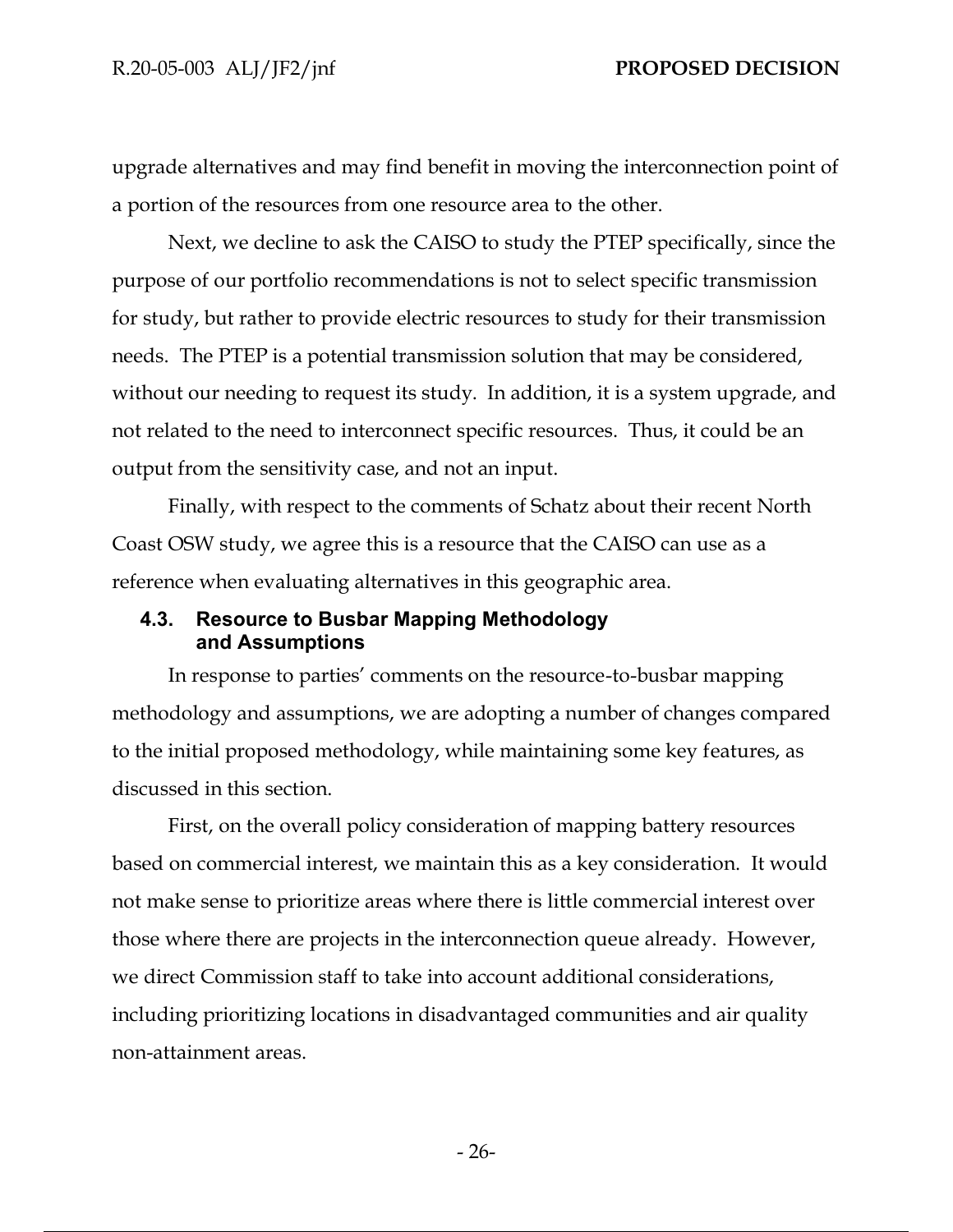We are also utilizing the updated CAISO transmission deliverability methodology to map batteries co-located with renewables.

These changes will result in a rearrangement of the battery mapping methodology steps to be in the following priority order:

- Use commercial interest from the interconnection queue as an upper limit while considering all other transmission or local capacity requirements.
- Map to available transmission headroom with priority for local capacity requirement areas and disadvantaged communities.
- Use the updated CAISO transmission deliverability methodology and map co-located batteries to busbars.
- Map additional batteries outside of CAISO transmission deliverability zones and outside of local capacity reliability areas.
- Map any remaining batteries to locations using the steps above in the same order, even if transmission upgrades are triggered.

By taking this approach, we can maximize the utilization of the available transmission headroom.

We also accept the comments of parties asking that we implement the most recent CAISO transmission deliverability methodology for co-location, and clarify the definition of co-location consistent with the CAISO definition, as distinct from "hybrid" resources. First, this includes battery resources that are co-located not only with solar, but also with wind facilities. In addition, the mapping should be executed in a manner that preserves the full capacity deliverability status of both the batteries and the generation resources.

We also note that the approach we describe briefly above, and in more detail in Attachment A, will maximize the amount of batteries sited in local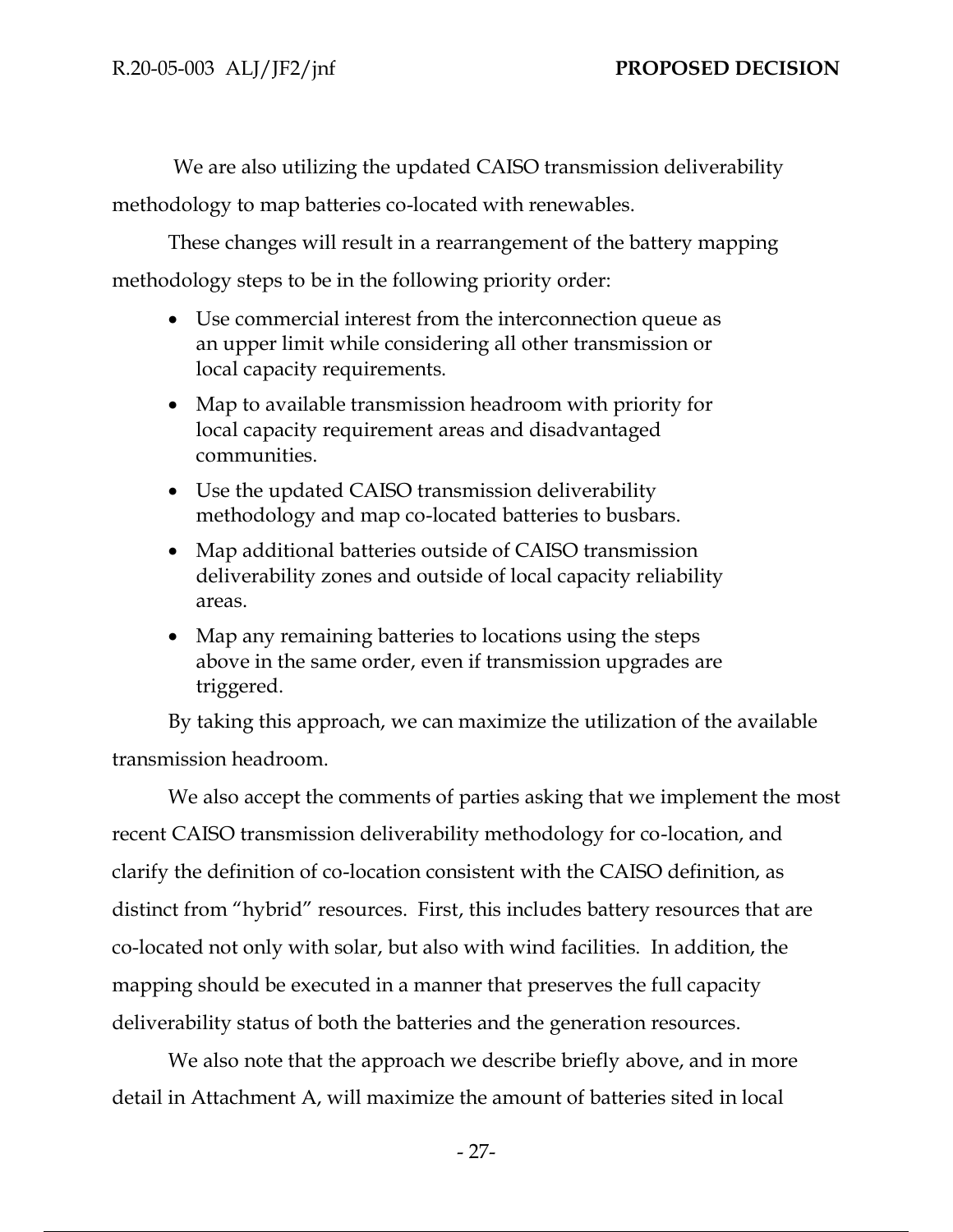capacity requirement areas and disadvantaged communities, but will not directly link the siting of batteries to thermal generation plant retirements. We are avoiding this direct link partly due to our lack of complete control over retirement decisions of individual generators, and partly due to the fact that the mapping decisions we make in this context may not have any direct impact on plant retirement decisions.

We also agree with those parties that suggest that we include consideration of curtailment impacts, in addition to congestion, in the mapping prioritization.

We do not, however, remove the transmission utilization limits for mapping battery storage, as suggested by Vistra. The transmission capability limits included by the CAISO in their May 2019 white paper titled "Transmission Capability Estimates as an input to the CPUC Integrated Resource Plan Portfolio Development," were developed specifically for solar resources and assuming that those resources would be dispatched at 90 percent of installed capacity. Siting beyond the current 90 percent limits on installed capacity for battery storage could risk the deliverability of the battery storage or indicate a need for transmission upgrades when not intended.

Finally, we maintain our approach to generally avoid mapping resources below the 161 kV threshold for substations, for several reasons. First, it would greatly increase the number of qualifying substations and the magnitude of the resources that would need to be mapped, which may be infeasible in the timeframe we have. In addition, it has the potential to overwhelm the TPP studies with local issues while picking winners and losers in a manner we would

- 28-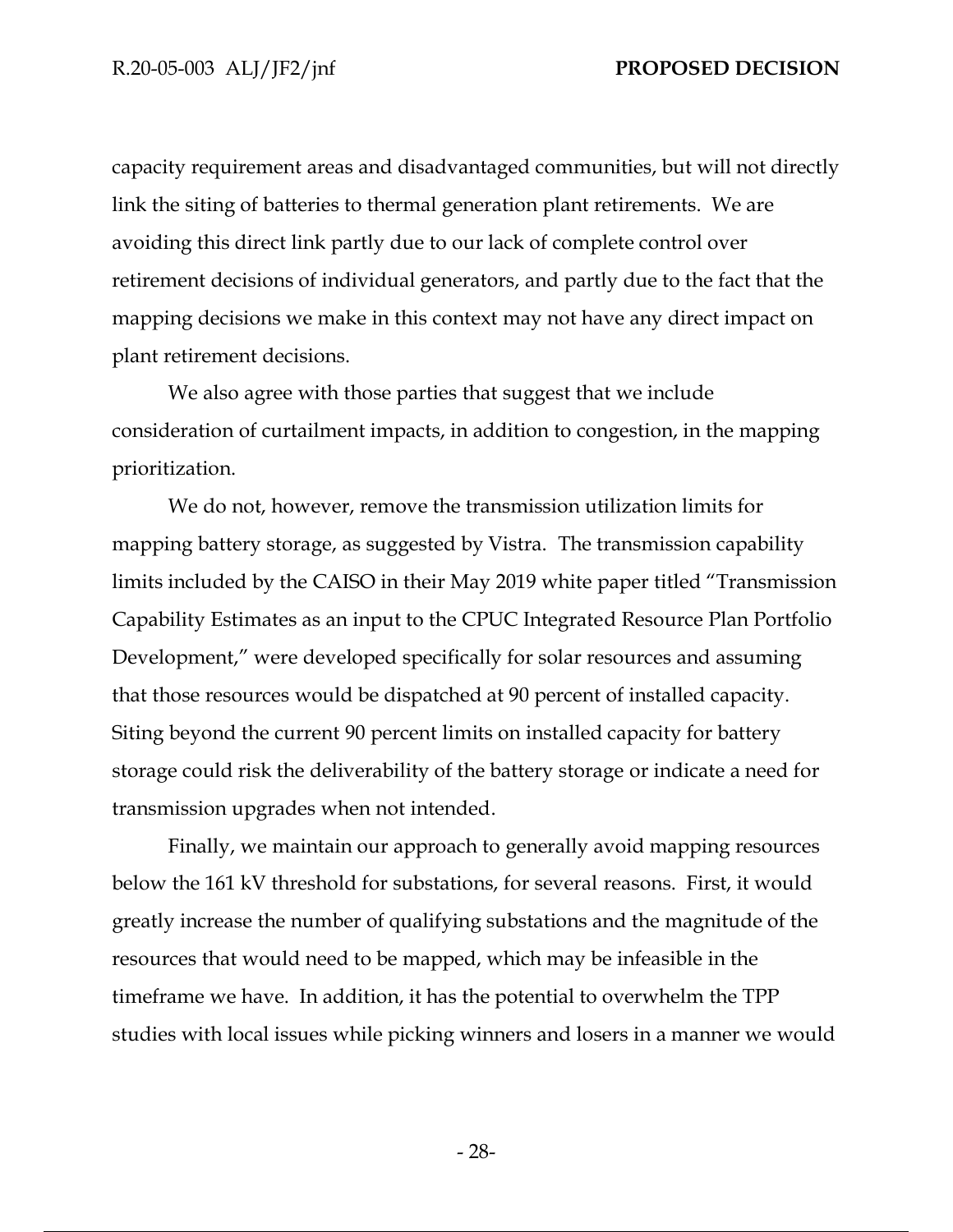prefer not to do. Finally, it seems the generator interconnection process is the more appropriate place to include these local considerations.

# **5. Comments on Proposed Decision**

The proposed decision of Administrative Law Judge Fitch in this matter was mailed to the parties in accordance with Pub. Util. Code section 311 and comments were allowed under Rule 14.3 of the Commission's Rules of Practice and Procedure. Comments were filed by \_\_\_\_\_\_\_\_\_\_ on \_\_\_\_\_\_\_\_\_. Reply comments were filed by \_\_\_\_\_\_\_\_ on \_\_\_\_\_\_\_.

# **6. Assignment of Proceeding**

Clifford Rechtschaffen is the assigned Commissioner and Julie A. Fitch is the assigned ALJ in this proceeding.

# **Findings of Fact**

1. The CAISO requires portfolio recommendations from the Commission to utilize in conducting their annual TPP, as outlined in their tariff.

2. Electric resource portfolios utilized for TPP purposes are projected out ten years, now including 2031.

3. The electric resource portfolio that meets a 46 MMT GHG emissions target by 2030 aligns with the direction given to LSEs in D.20-03-028.

4. The electric resource portfolio that meets a 46 MMT GHG emissions target has been tested with production cost modeling and meets the Commission's current standards for system reliability.

5. The electric resource portfolio that meets a 46 MMT GHG emissions target based on updated assumptions includes significantly more renewables and storage resources than the previous portfolio analyzed by the CAISO in its previous TPP.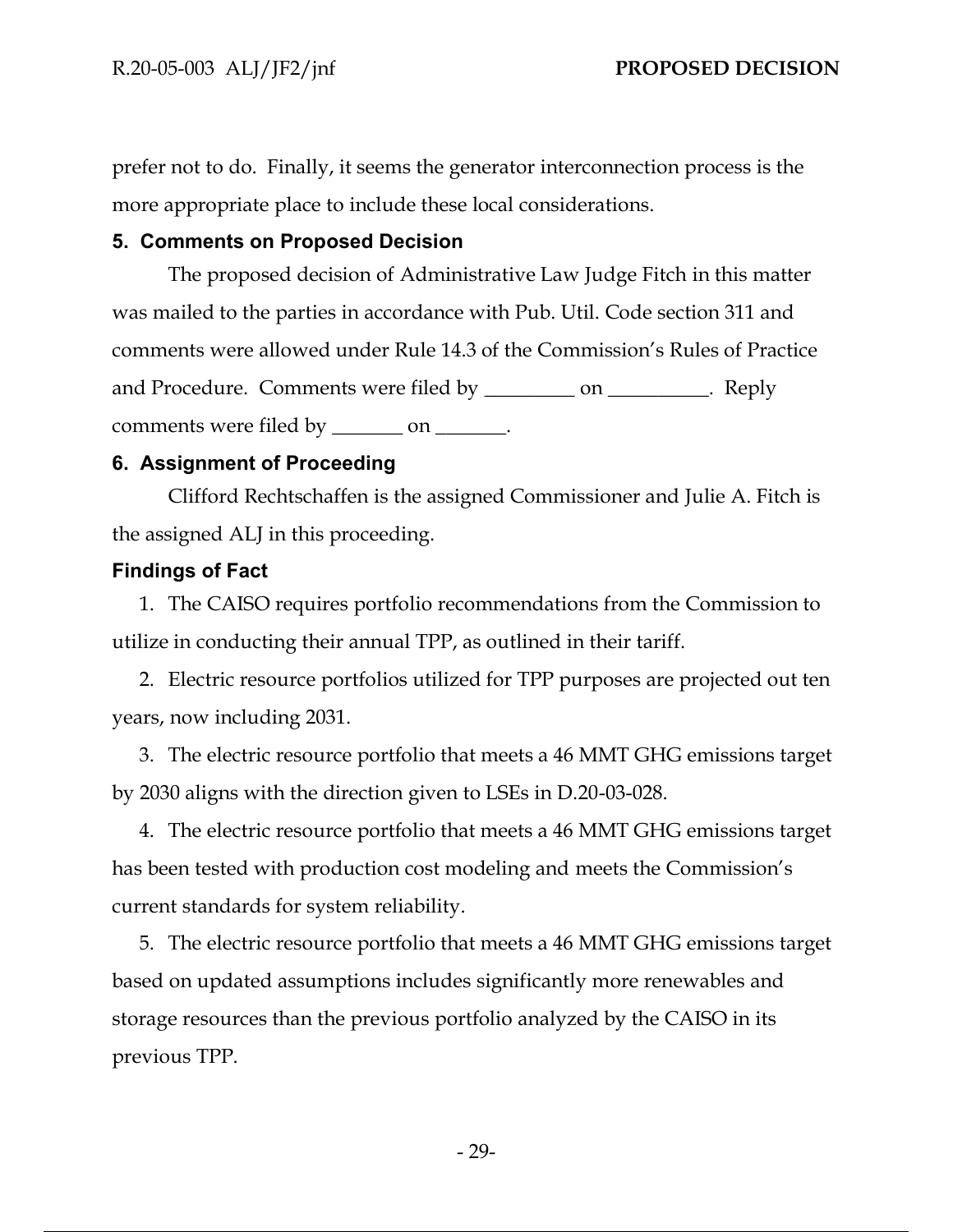6. Although the Commission, in D.20-03-028, asked LSEs to submit plans to meet a 38 MMT GHG emissions target by 2030, the Commission has not yet adopted a portfolio that meets that target.

7. After review and evaluation of plans for procurement submitted by LSEs to meet the 38 MMT GHG emissions target in their individual IRP filings of September 1, 2020, the Commission may evaluate the 38 MMT system portfolio that results from these LSE plans, instead of theoretical modeling, in time for the next TPP cycle in 2022-2023.

8. Transmission to support achieving the portfolio that meets the 46 MMT GHG emissions target will also be necessary to support a portfolio that meets the 38 MMT GHG emissions target.

9. Best practices in transmission planning include cyclical annual study of portfolios that achieve greater GHG reductions and include the need for transmission to support deliverability of the portfolios in a linear fashion, building on prior annual analyses.

10. The Commission's role in the TPP is to select generation and storage resources for the CAISO to study for their transmission needs, not to select specific transmission solutions to be studied.

### **Conclusions of Law**

1. It is not necessary for the Commission to adopt formally the framework put forward by Commission staff for evaluating portfolios to be used for TPP purposes. Rather, the framework should continue to be updated, taking into account parties' comments, to guide future portfolio development and selection.

2. To the extent possible, portfolios used for TPP purposes should be based on the most up-to-date assumptions included in the CEC's annual IEPR.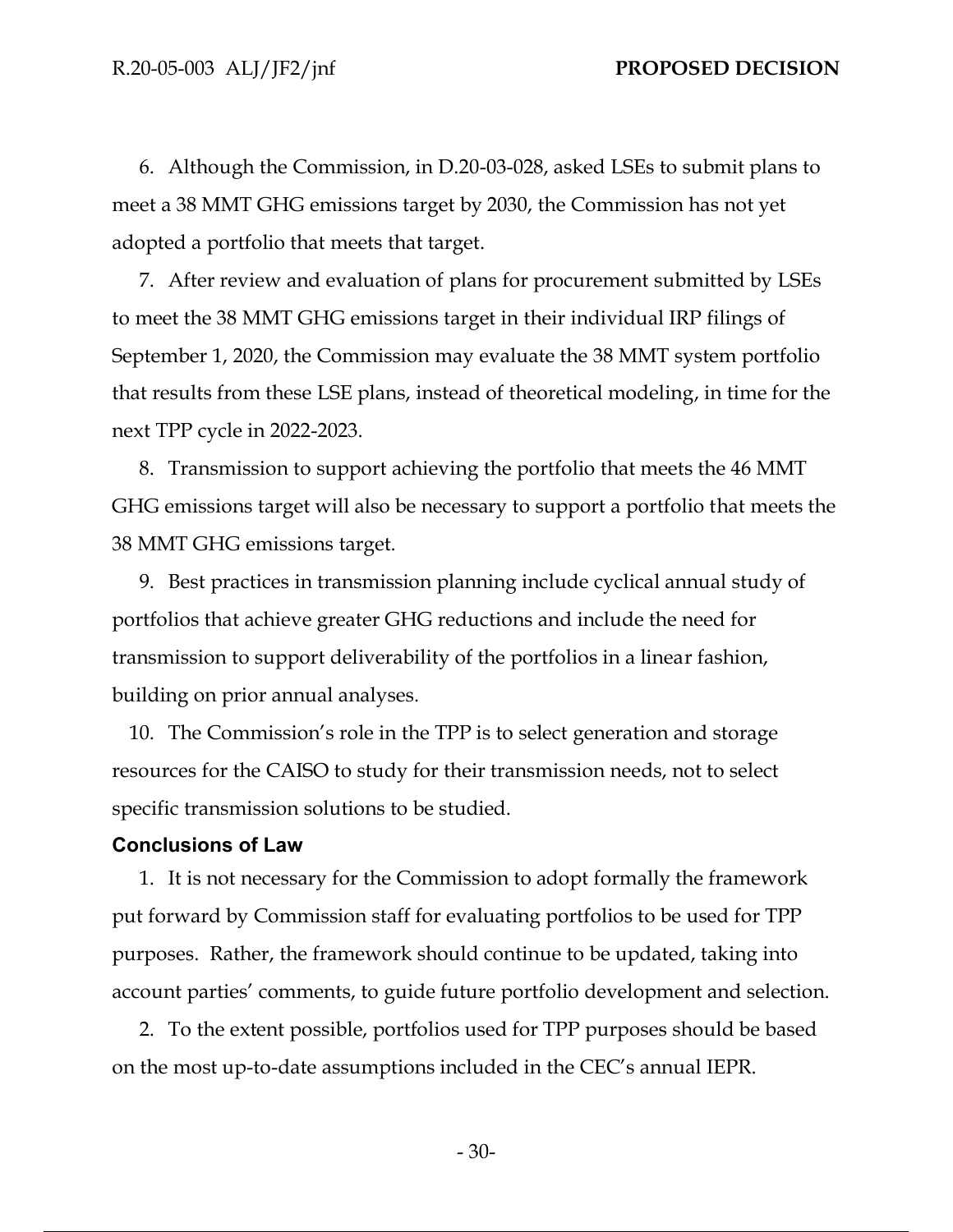3. Based on analysis conducted by Commission staff thus far, utilizing the electric resource portfolio that meets the 46 MMT GHG emissions target as a reliability and policy-driven base case in the TPP will likely result in the need for new transmission investment to make the portfolio deliverable.

4. The Commission should avoid recommending portfolios to the CAISO that would lead to stranded transmission investments in the wrong geographic locations to serve the generation and storage resources of LSEs in the future.

5. It is preferable for the Commission to analyze and evaluate an aggregated 38 MMT GHG emissions portfolio as submitted by LSEs in their individual IRPs prior to providing such a portfolio to the CAISO as an input to the TPP base case.

6. The Commission should seek CAISO TPP analysis of two sensitivity cases in this TPP cycle: a case that achieves 38 MMT GHG emissions by 2031, and a second case designed specifically to improve transmission assumptions relevant to OSW for the benefit of future planning.

7. Demonstration of commercial interest in projects in particular geographic areas, as represented by having a place in the CAISO's interconnection queue, is reasonable to remain a major driver of the methodology for resource-to-busbar mapping, since it is more likely that those projects will be built compared with projects not in the queue.

8. Additional busbar mapping considerations should include prioritizing locations in disadvantaged communities and/or air quality non-attainment areas.

9. The CAISO's most recent (2019) transmission deliverability methodology for storage, and storage co-located with renewables, should be used in resourceto-busbar mapping.

- 31-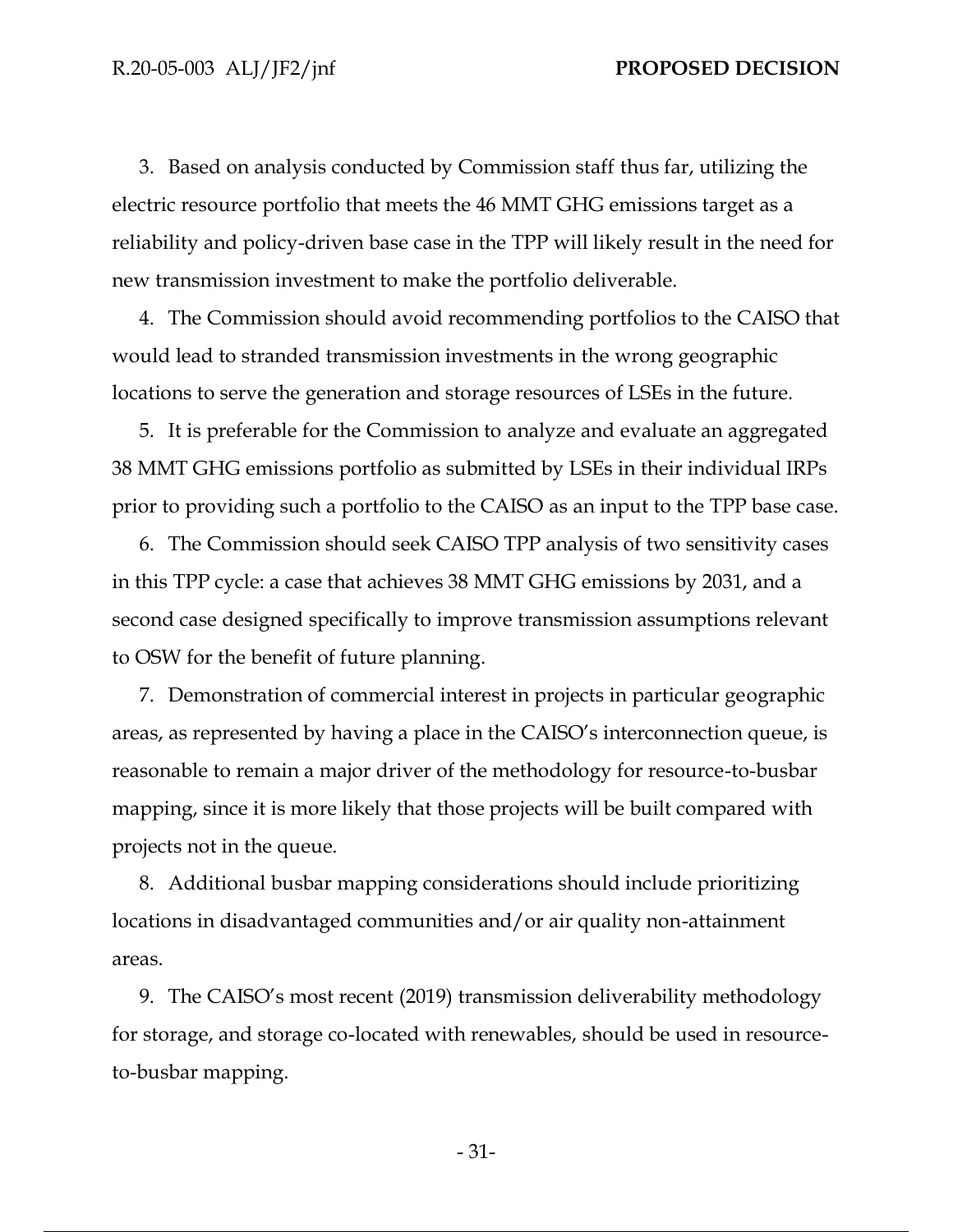10. The Commission should continue to map resources to substations at the threshold of 161 KV and above, to avoid false precision and unintended local consequences.

11. It is likely that transmission upgrades to support OOS renewables will be needed earlier than transmission upgrades to support OSW.

12. It is preferable for the full Commission to consider and vote on the portfolios recommended to the CAISO for TPP purposes, to the extent possible while still meeting the CAISO's deadlines.

### **O RDER**

### **IT IS ORDERED** that:

1. The Commission transfers to the California Independent System Operator for its 2021-2022 Transmission Planning Process the reliability and policy-driven base case portfolio that meets the 46 million metric ton greenhouse gas emissions target by 2031, with updated assumptions from California Energy Commission's 2019 Integrated Energy Policy Report, as detailed in Attachment A of this order.

2. The Commission transfers to the California Independent System Operator for its 2021-2022 Transmission Planning Process two policy-driven sensitivity portfolios for study purposes that have been updated with assumptions from the California Energy Commission's 2019 Integrated Energy Policy Report: 1) a portfolio that meets a 38 million metric ton greenhouse gas emissions target by 2031; and 2) a portfolio to test transmission needs associated with offshore wind. Both sensitivity portfolios are further detailed in Attachment A of this order.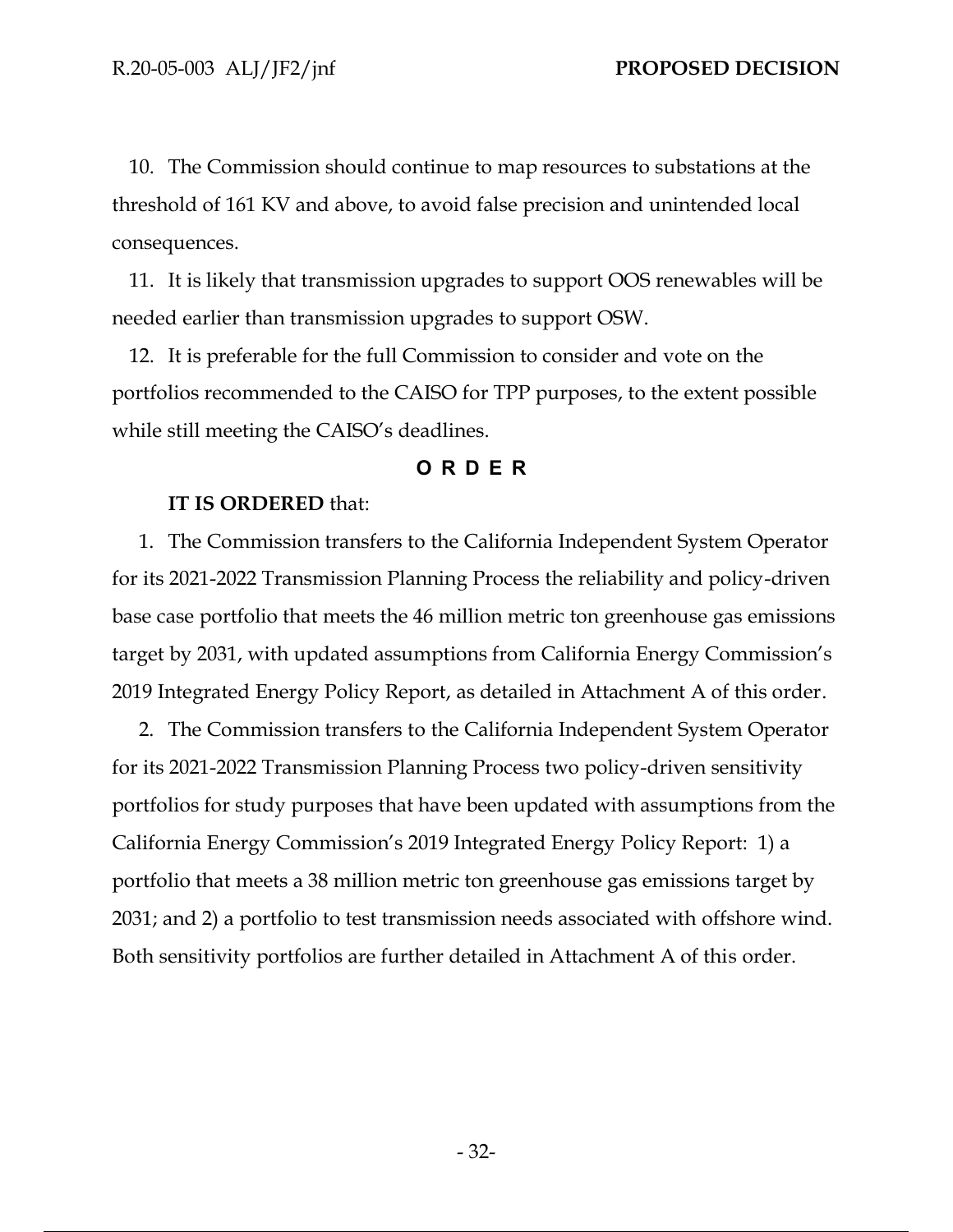3. In mapping electric resources to busbars to identify geographic locations to support the California Independent System Operator's (CAISO's) Transmission Planning Process, Commission staff shall prioritize commercial interest, followed by locations in disadvantaged communities and local air quality non-attainment areas, especially for locating battery storage. The mapping process shall also be informed by the CAISO's most recent methodology associated with hybrid or colocated storage and generation resources.

This order is effective today.

Dated , at San Francisco, California.